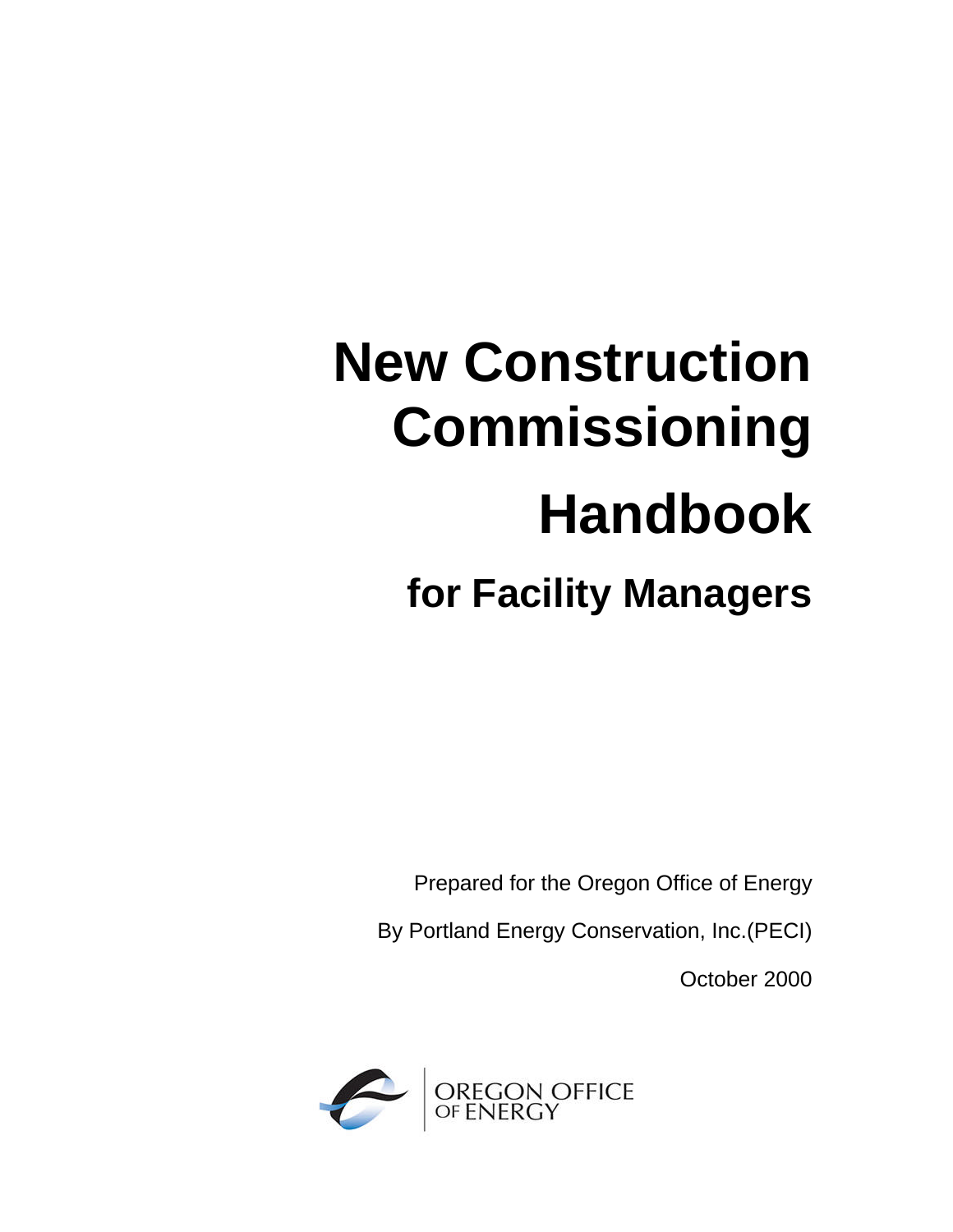# TABLE OF CONTENTS

| APPENDIX 1 REQEST FOR PROPOSAL FOR COMMISSIONING SERVICES 16        |  |
|---------------------------------------------------------------------|--|
|                                                                     |  |
| APPENDIX 3 TIPS FOR PROJECT MANAGERS FOR WORKING WITH COMMISSIONING |  |
|                                                                     |  |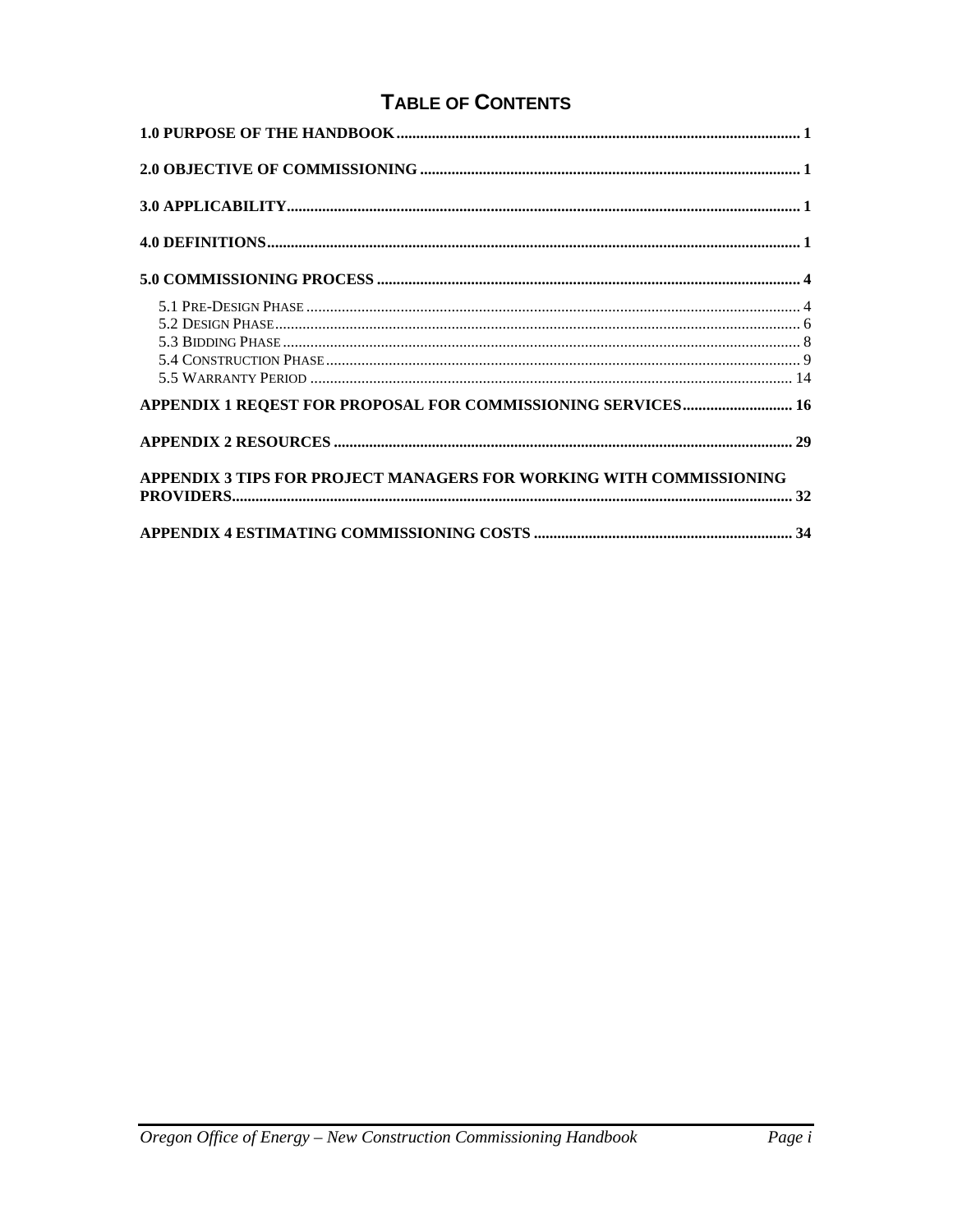# **1.0 Purpose of the Handbook**

The purpose of this new construction commissioning handbook is to outline the commissioning process and identify players' roles and responsibilities. It specifically provides information to guide the owner's representative or project manager involved in a commissioning project. This document provides definitions of various commissioning terms; outlines the commissioning tasks chronologically during each phase of the project; and provides a description of each team player's responsibility throughout all phases of the project.

# **2.0 Objective of Commissioning**

The objective of commissioning is to provide documented confirmation that a facility fulfills the functional and performance requirements of the building owner, occupants, and operators. To reach this goal, it is necessary for the commissioning process to establish and document the owner's criteria for system function, performance, and maintainability; as well as to verify and document compliance with these criteria throughout design, construction, start-up, and the initial period of operation. For the process to work successfully, it is important that the owner, commissioning provider, design team, contractors, and operators work together as a team throughout their involvement with the project.

# **3.0 Applicability**

A systematic process of quality control and assurance should apply in every construction project. However, under prevailing construction practices, the level of appropriate rigor and the respective tasks of the project team will vary with project objectives, complexity, and criticality of the systems. Commissioning is a systematic process of quality control and assurance, and is recommended, as qualified, for all state projects. In general, the heating, ventilating and air conditioning systems and controls, lighting controls and life safety systems should be commissioned.

The following questions are intended to assist the project manager in deciding the appropriate commissioning rigor to apply to specific systems and equipment.

- $\triangleright$  Is the system under consideration simple or complex, both in operation and design?
- $\triangleright$  Does the equipment operate independently of other equipment and systems?
- $\triangleright$  Can the facility afford the equipment's malfunction without endangering occupants health, safety and comfort?

If the system is simple and some degree of latitude in equipment operation can be afforded then a less rigorous commissioning scope may be acceptable. However, if the answer to any one of the questions above indicates a more complex system, then a comprehensive commissioning process is strongly recommended.

# **4.0 Definitions**

**Basis of Design.** The documentation of the primary thought processes and assumptions behind design decisions that are made to meet the owner's objectives. The Basis of Design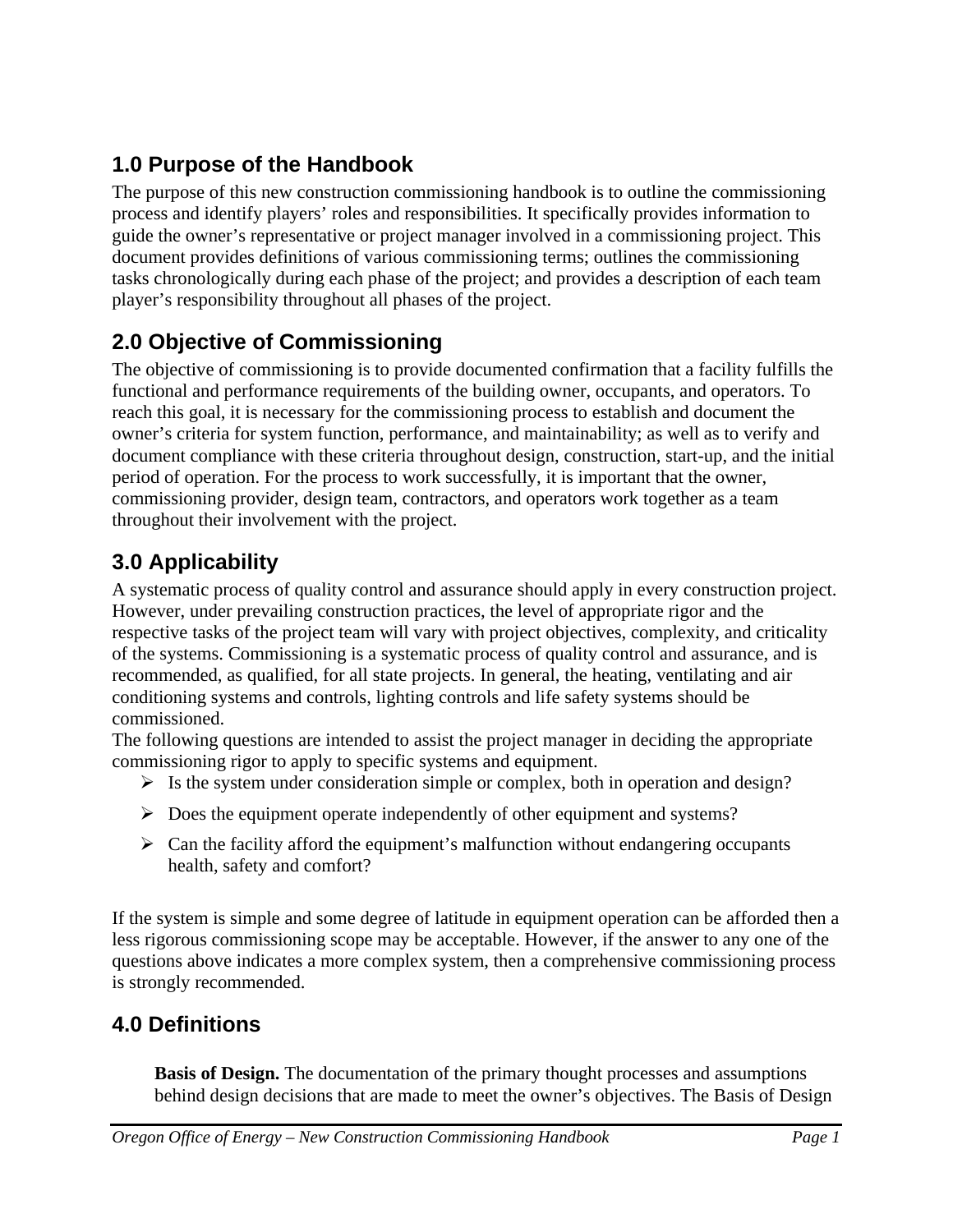describes the assumptions used for sizing and selection of systems (i.e. codes, standards, operating conditions, and design conditions, weather data, interior environmental criteria, other pertinent design assumptions, cost goals, and references to applicable codes, standards, regulations and guidelines). The Basis of Design is written by the design team and increases in detail as the design progresses.

**Commissioning.** A systematic process of ensuring that all building systems perform interactively according to the contract documents, the owner's objectives and operational needs. This is achieved ideally by developing and documenting Owner's Project Requirements beginning in the pre-design phase; continuing through design, with reviews of design and contract documents; and continuing through construction and the warranty period with actual verification through review, testing and documentation of performance.

**Commissioning Provider.** An independent party, ideally with no affiliation to the design team or participating contractors, who implements the overall commissioning process. Independence is recommended to assure unbiased performance without conflict of interest. (Sometimes referred to as the commissioning authority.)

**Construction Checklist.** A checklist to ensure that the specified equipment has been provided, is properly installed, and initially started and checked out adequately in preparation for full operation and functional testing (e.g., belt tension, fluids topped, labels affixed, gages in place, sensors calibrated, voltage balanced, rotation correct, etc.).

#### &*Additional Resource: Appendix 2 (Sample in Model Commissioning Guide and Specifications, PECI, http://www.peci.org)*

**Construction Manager.** The person designated to manage day-to-day activities of a construction process, including supervision and providing on-site management authority. The construction manager works closely with the commissioning provider and contractors to ensure that both the construction and commissioning processes move forward smoothly. In some instances the project manager may also serve as the construction manager.

**Construction Phase Commissioning Plan.** An update of the commissioning plan developed during the design phase, which outlines the roles and responsibilities of each project team member, specifies procedures for documenting commissioning activities and resolving issues, and sets a preliminary schedule for conducting commissioning activities during the construction phase of the project. It is updated as construction progresses.

#### &*Additional Resource: Appendix 2 (Sample in Model Commissioning Guide and Specifications, PECI, http://www.peci.org)*

**Contract Documents.** Documents binding on all parties involved in the construction of the project, including, but not limited to, drawings, specifications, change orders, addenda, requests for information, and commissioning plan. Any formal documentation that affects a contractual requirement is considered to be a contract document. The contract document's initial form is the bid set of plans and specifications.

**Contractor and Equipment Suppliers.** Those who provide completed systems that are constructed and operate to meet design objectives in accordance with the contract documents. They also assist in the development and execution of the functional performance test procedures and training of building operators.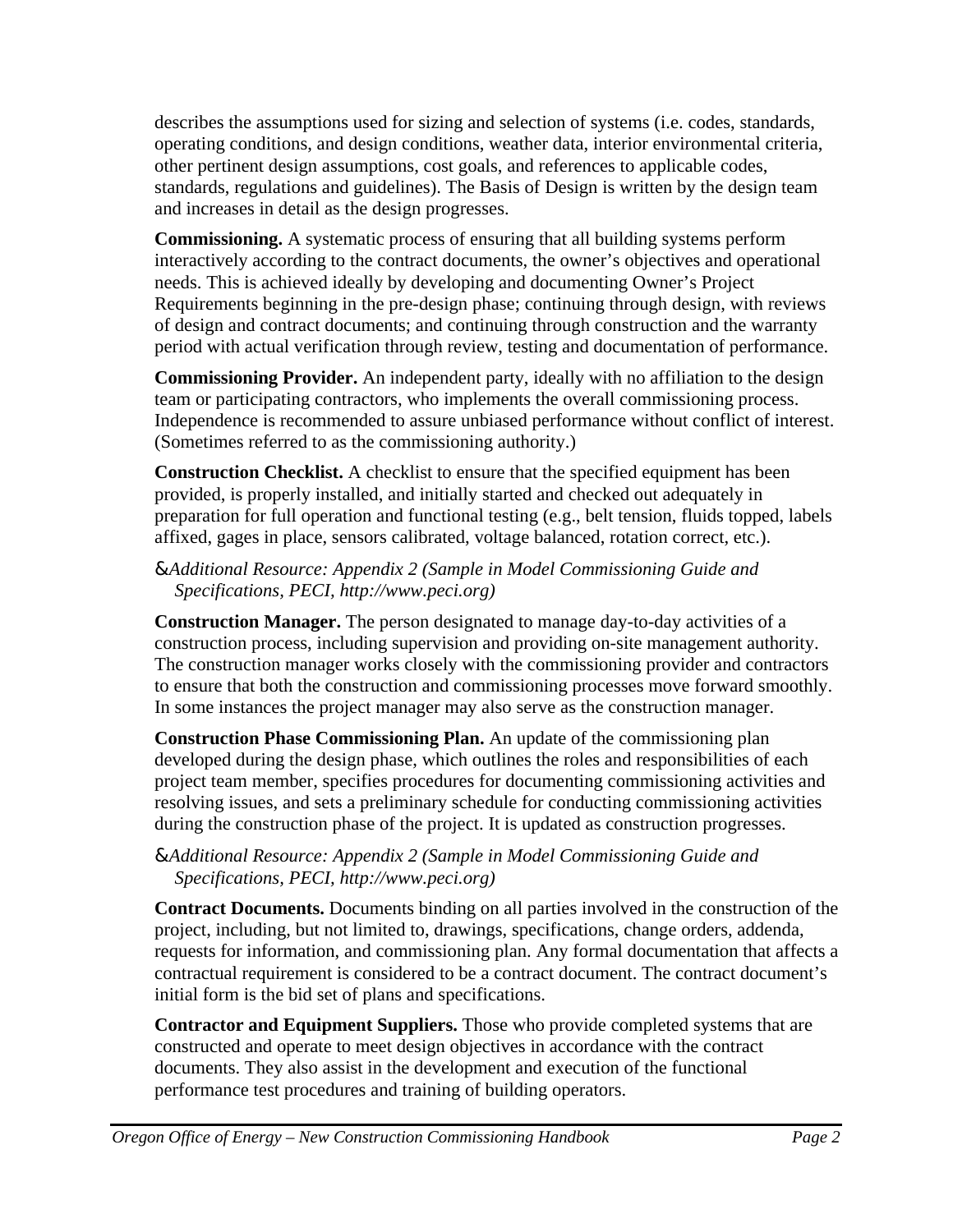**Coordination Drawings.** Drawings that eliminate logistical and spatial conflicts between equipment and systems installed by the various trades, and also facilitate fabrication and installation of an individual contractor's system. Coordination drawings are generated by a contractor prior to system installation and show additional detail and resolution beyond what is provided in the original drawings.

**Design Narrative.** During early schematic design: a document that describes how the design team intends to meet the Owner's Project Requirements at the least possible cost. During later design phases: a narrative submitted with each design submittal describing the concepts and features in the drawings. The Design Narrative is written by the design team and is updated and increased in detail with each phase of the design. In some literature, this has been incorrectly referred to as the design intent. During schematic design, the Design Narrative is similar to the AIA term Preliminary Project Description. It includes descriptions of the facility, spaces, equipment, and their uses.

**Design Record.** A collection of documents that address all aspects of design starting with the Owner's Project Requirements, Design Narrative, Basis of Design, through the Performance Metrics.

**Design Phase Commissioning Plan.** The commissioning plan developed during the predesign phase which outlines each team member's role and responsibilities, sets protocols for communication and reviews, specifies procedures for documenting commissioning activities and resolving issues, and sets the initial schedule for commissioning activities during the design phase of the project.

#### & *Additional Resource: Appendix 2 (Sample in Model Commissioning Guide and Specifications, PECI, http://www.peci.org)*

**Design Team.** The design team generally includes the owner's representative, an architect, an HVAC mechanical designer/engineer, an electrical designer/engineer, and other specialty sub consultants. The design team develops the building's design, including documents, plans, and specifications, that meet owner's expectations for the building. They also monitor construction activities and review as-built drawings and documentation for compliance with the contract documents.

**Functional Tests.** Tests that evaluate the dynamic function and operation of equipment and systems using manual (direct observation) or monitoring methods. Functional testing is the assessment of the system's (rather than just component's) ability to perform within the parameters set up in the Basis of Design. Systems are tested under various modes, such as during low cooling or heating loads, high loads, component failures, unoccupied, varying outside air temperatures, fire alarm, power failure, etc. The systems are run through all the control system's sequences of operation to determine whether they respond as the sequences state. Functional tests are performed after construction checklists are complete.

## & *Additional Resource: Appendix 2 (Sample in Model Commissioning Guide and Specifications, PECI, http://www.peci.org)*

**Owner's Project Requirements.** (Also referred to as Design Intent.) A document that provides the owner's vision for the planned facility and expectations for how it will be used and operated. It also provides a detailed explanation of the rationale behind the ideas, concepts and criteria that are defined by the owner to be important and to be tracked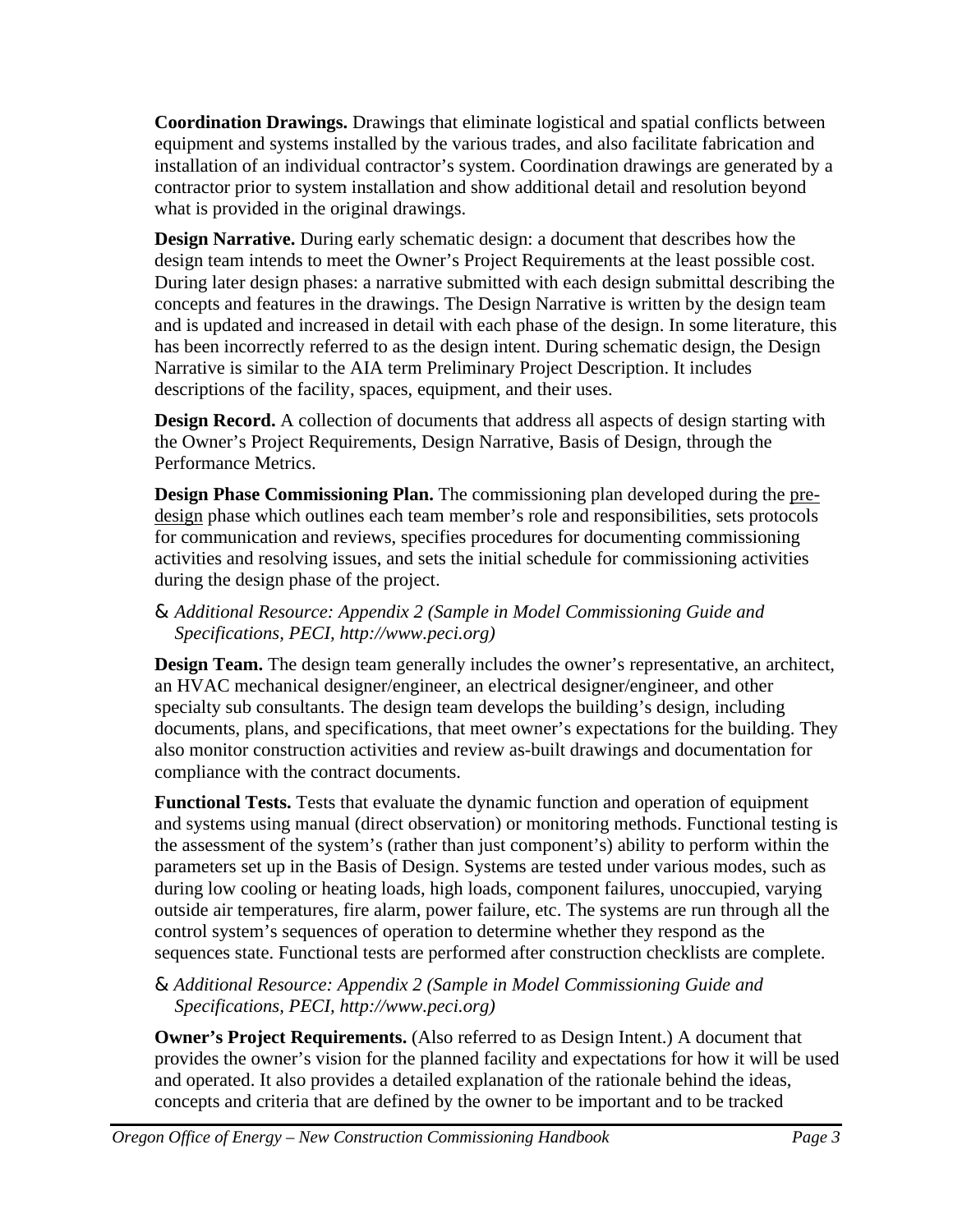through design and construction. These concise concepts are likely to originate from the owner's program. The requirements may be written by the owner, the commissioning provider, or the design team in consultation with the owner. The Owner's Project Requirements remain relatively fixed from their initial development unless budget or other factors require a modification.

#### & *Additional Resource: Sample in Appendix 2*

**Performance Metrics.** Measurable indicators that allow verification that a specific Owner Project Requirement or element in the Design Narrative has been met. Performance Metrics are identified throughout the design of the project with as many as possible being generated during the development of the Owner's Project Requirements. Metrics at the equipment or component level are generally identified later in design. The design team and commissioning provider are responsible for their development. Ideally one or more performance metrics are developed for each Owner Objective and discrete design description element.

**Project Manager (Owner's Representative).** Person designated by the owner to manage the project and make all appropriate decisions on behalf of the owner (approve schedule, design, change orders, etc.).

# **5.0 Commissioning Process**

The basic commissioning process is integrated with the phases of construction and should begin in the pre-design phase and continue through construction and the warranty period. Commissioning enhances communication among project team members and ensures that they all understand the project goals. This allows the project team to identify problems early, before they can affect later phases of the project and cause delays. A brief description of each phase and expected commissioning activities are outlined below.

## *5.1 Pre-Design Phase*

## *5.1.1 Description and Activities*

During pre-design, the commissioning team should include at least the project manager, commissioning provider, and design team. Generally for a new construction project, contractors have not been selected yet, nor have building operators been assigned; however, representatives from both disciplines should be included in the team as soon as possible. The main commissioning tasks of the pre-design phase are listed chronologically below.

**Commissioning Provider Selection.** The project manager sends out requests for proposals (RFPs) or requests for qualifications for commissioning services and selects a commissioning provider

& *Additional Resource: Sample RFP in Appendix 1*

**Commissioning Scoping Meeting.** The commissioning provider assembles the commissioning team and holds a scoping meeting with the team to communicate the owner's goals, needs and expectations for building operation and function and to identify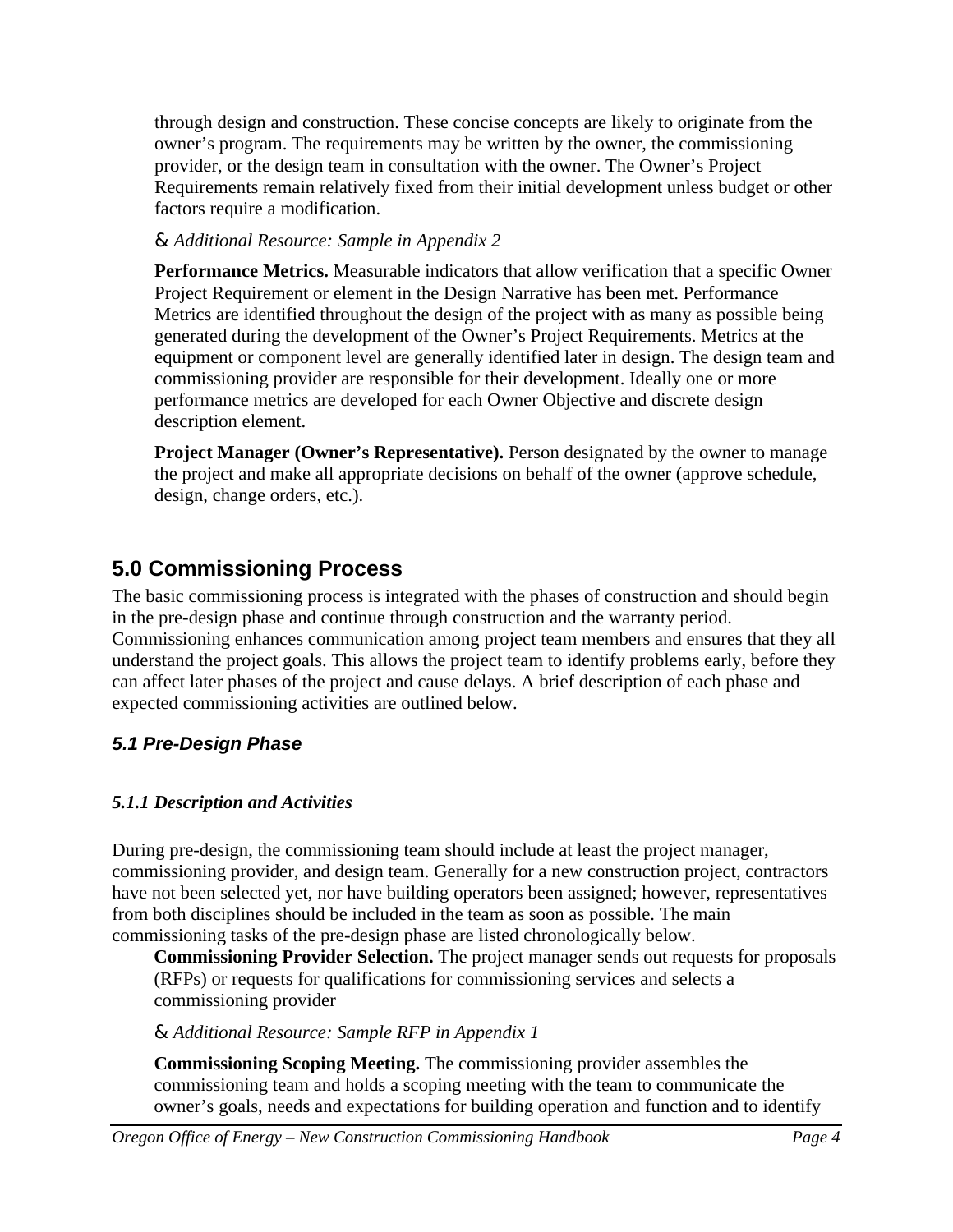commissioning responsibilities. Items discussed in this meeting are used to develop the scope and rigor of the commissioning effort.

**Design Phase Commissioning Plan.** The commissioning provider begins to develop a design phase commissioning plan. The plan will be enhanced as the design progresses.

**Owner's Project Requirements Review.** The commissioning provider or design team may assist the owner in developing or reviewing the Owner's Project Requirements documentation for the building. The owner's objectives may be developed through a meeting of owner stakeholders with the design team and commissioning provider in attendance. At a minimum, the commissioning provider reviews the Owner's Project Requirements for clarity and completeness.

**Written Work Products.** During pre-design, the project manager should receive a written commissioning plan from the commissioning provider, as well as comments on the Owner's Project Requirements document.

## *5.1.2 Responsibilities*

## *Project Manager*

- a. Project manager is responsible for developing the Owner's Project Requirements.
- b. Project manager sends out requests for proposals (RFPs) or requests for qualifications (RFQs) for commissioning services.
- c. Project manager selects commissioning provider and design team.
- d. Project manager coordinates commissioning scoping meeting to develop overall commissioning goals.
- e. Project manager ensures that the commissioning roles and scope for all members of the design and construction teams be clearly defined in each party's contract and project specifications.
- f. Project manager reviews the draft design phase commissioning plan developed by the commissioning provider.
- g. Project manager projects a clear and unwavering support for the commissioning process to all team members.

## *Commissioning Provider*

- a. Commissioning provider assists with the development of or reviews the Owner's Project Requirements documentation.
- b. Commissioning provider assembles the commissioning team and provides the direction for the commissioning scoping meeting.
- c. Commissioning provider recommends the commissioning roles and scope for all members of the design and construction teams be clearly defined in each party's contract and project specifications.
- d. Commissioning provider develops a draft design phase commissioning plan.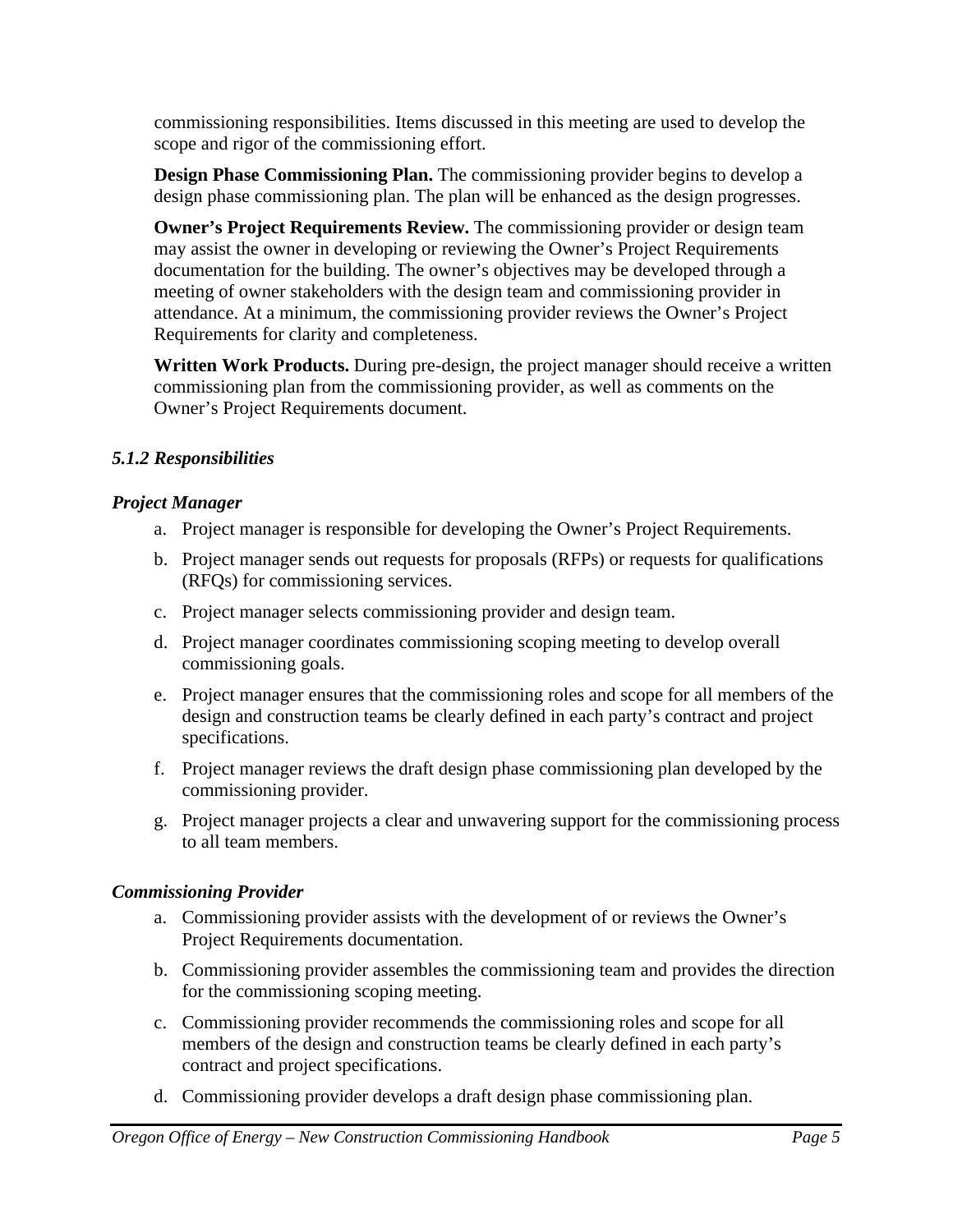e. Commissioning provider begins the compilation and care of the Design Record.

## *Design Team*

- a. Design team assists with the development of or reviews the Owner's Project Requirements document.
- b. Design team attends the commissioning scoping meeting.
- c. Design team reviews the draft design phase commissioning plan submitted by the commissioning provider.

## *Contractor and Equipment Suppliers*

Generally, no participation at this phase.

# *5.2 Design Phase*

## *5.2.1 Description and Activities*

The goals of commissioning during the design phase are to:

- Ensure that the concepts for building systems developed during pre-design and earlier design phases are included in subsequent design phases
- Ensure that Design Record document is updated
- Ensure that commissioning is adequately reflected in contract documents
- Ensure that no significant deficiencies exist in the contract documents.

If the commissioning process does not begin until the design phase, the project manager should ensure that tasks outlined in the pre-design phase are completed. The main design phase commissioning tasks in chronological order are outlined below.

**Design Phase Commissioning Plan.** The commissioning provider updates the design phase commissioning plan (or develops if not started during pre-design).

**Design Narrative and Basis of Design.** The design team develops formal Design Narrative and Basis of Design documentation. The commissioning provider and owner ensure that these documents are written and updated and review them for clarity, completeness and compliance with the owner's objectives and earlier design narratives.

**Design Record.** The commissioning provider compiles and updates the Design Record as design progresses.

**Design Review.** The commissioning provider attends selected design team meetings and formally reviews and comments on the design at various stages of development (ideally at least once during schematic design, design development, and contract document phases). Potential system performance problems, energy-efficiency improvements, indoor environmental quality issues, operation and maintenance issues, and other issues may be addressed in these design reviews, depending on the commissioning provider's scope and the needs of the project. The commissioning provider ensures that the design follows and meets the original Owner's Project Requirements. The commissioning provider does not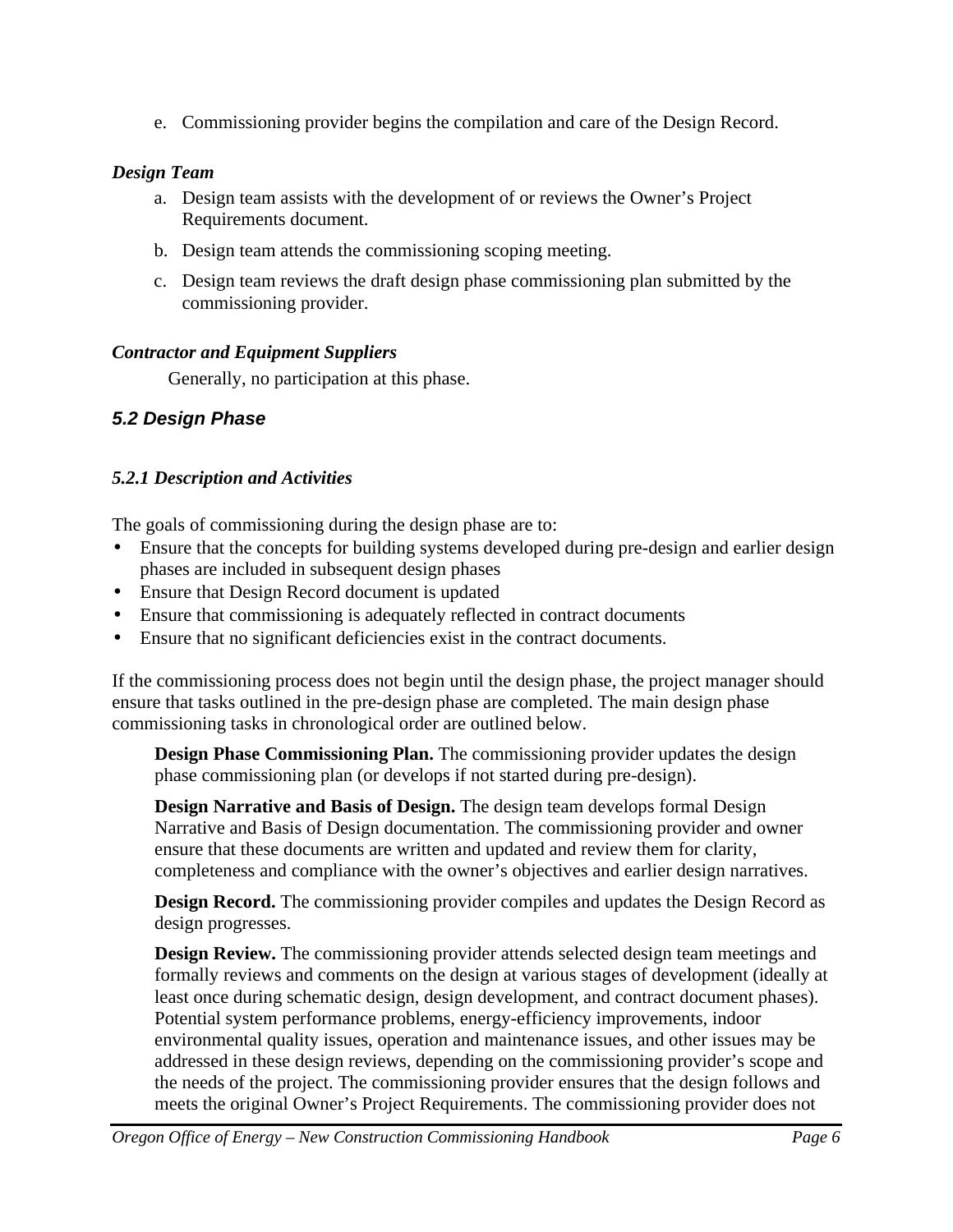approve the design, but makes recommendations to facilitate commissioning and improve building performance. It is the responsibility of the project manager to evaluate and discuss all findings with the design team and implement those approved.

**Construction Phase Commissioning Plan.** The commissioning provider should begin developing the commissioning plan for construction, which will guide the development of the commissioning specifications.

#### *& Additional Resource: Appendix 2 (Sample in Model Commissioning Guide and Specifications, PECI, http://www.peci.org)*

**Commissioning Specifications.** The commissioning provider develops detailed commissioning specifications to be included by the design team in the final contract document. The specifications comprise commissioning-related requirements that will be the contractor's responsibility, including equipment installation and start-up, documentation and functional testing. In addition, the commissioning provider may recommend enhanced language regarding training, documentation, installation, and system checkout for inclusion in non-commissioning sections of the specifications.

*& Additional Resource: Appendix 2 (Sample in Model Commissioning Guide and Specifications, PECI, http://www.peci.org)*

**Contract Documents.** The design team is responsible for producing the formal contract or bid documents. These documents include a complete set of mechanical, electrical and structural drawings and a detailed set of specifications that include equipment performance requirements and comprehensive sequences or control. An update of the Design Record is included as an attachment.

**Written Work Products.** During design, the project manager should receive regular commissioning progress reports from the commissioning provider, as well as updated comments and recommendations from design reviews that the project manager must resolve with the design team. The commissioning provider submits updates of the Design Record. The commissioning provider also submits an initial construction phase commissioning plan and commissioning specifications.

## **5.2.2 Responsibilities**

## *Project Manager*

- a. If the commissioning process does not begin until the design phase, project manager should ensure that tasks outlined in the pre-design phase are completed.
- b. Project manager discusses all findings presented by the commissioning provider during formal design reviews with the design team. He or she evaluates them with the design team, and implements those approved.
- c. Project manager reviews the commissioning specification language and draft construction phase commissioning plan.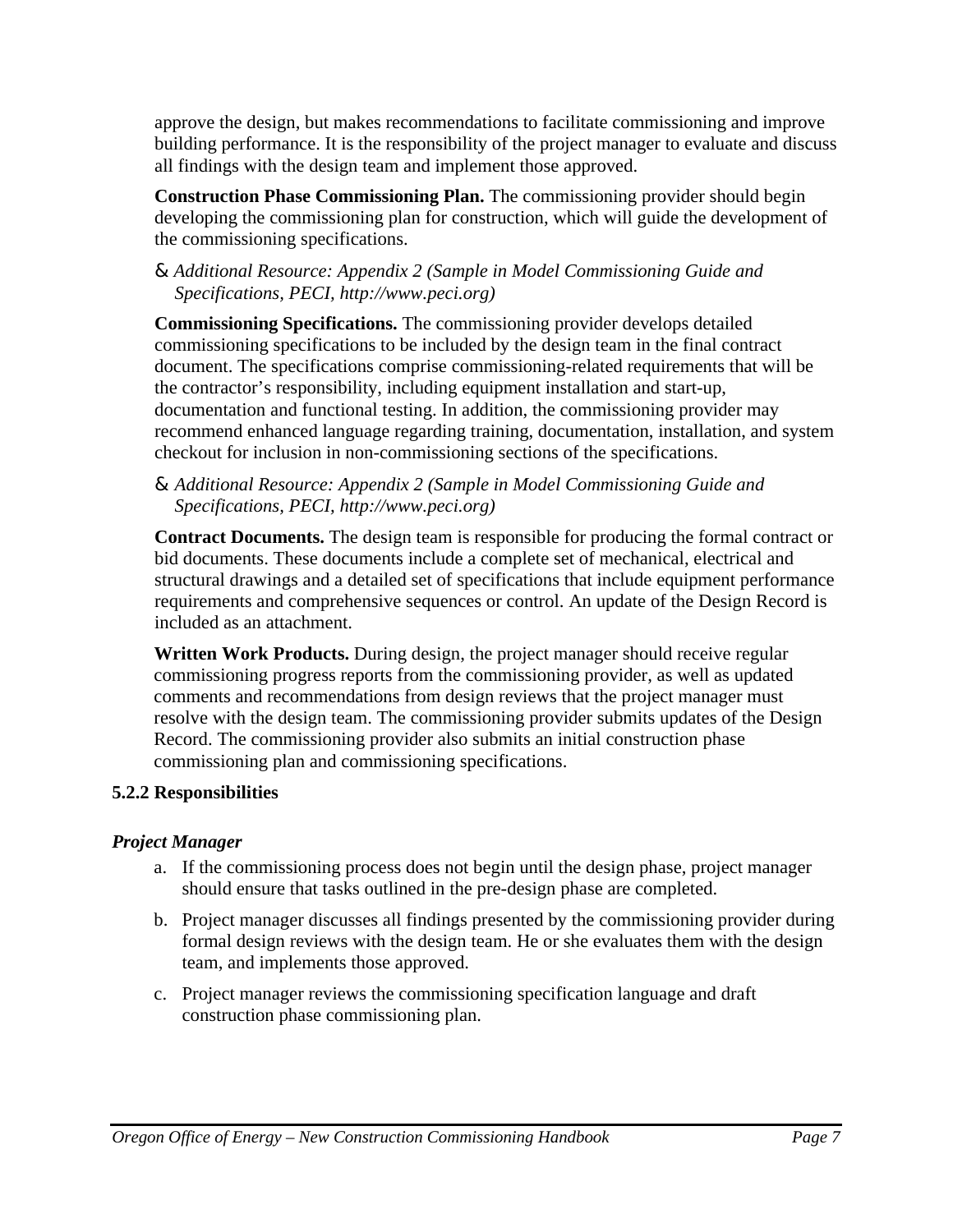#### *Commissioning Provider*

- a. Commissioning provider reviews Design Narrative documentation produced by the design team for clarity, completeness and compliance with the Owner's Project Requirements documentation and reports findings to the project manager.
- b. Commissioning provider attends selected design team meetings.
- c. Commissioning provider reviews design at various stages of development (ideally at least once during schematic design, design development, and contract document phases). The commissioning provider reports all findings to the project manager.
- d. Commissioning provider develops a draft construction phase commissioning plan and submits the plan to the project manager and design team for review.
- e. Commissioning provider develops commissioning specifications to be included in the final contract documents and submits the specifications to the project manager and design team for review.
- f. Commissioning provider compiles and updates the Design Record which is later submitted as an attachment to the bid documents.

#### *Design Team*

- a. Design team develops and updates formal Design Narrative as the design process continues.
- b. Design team addresses in writing all findings and recommendations presented by the commissioning provider during formal design reviews.
- c. Design team reviews and incorporates the commissioning and related specifications developed by the commissioning provider.

## *Contractor and Equipment Suppliers*

Generally, no participation at this phase.

## *5.3 Bidding Phase*

## *5.3.1 Description and Activities*

During the bidding phase, contractors review the contract documents and submit bids for constructing the project. The commissioning provider may be asked to attend the pre-bid conference to answer any questions about commissioning and may review bids, alternates, and addendums to ensure that commissioning, and the Owner's Project Requirements, are not compromised by the changes.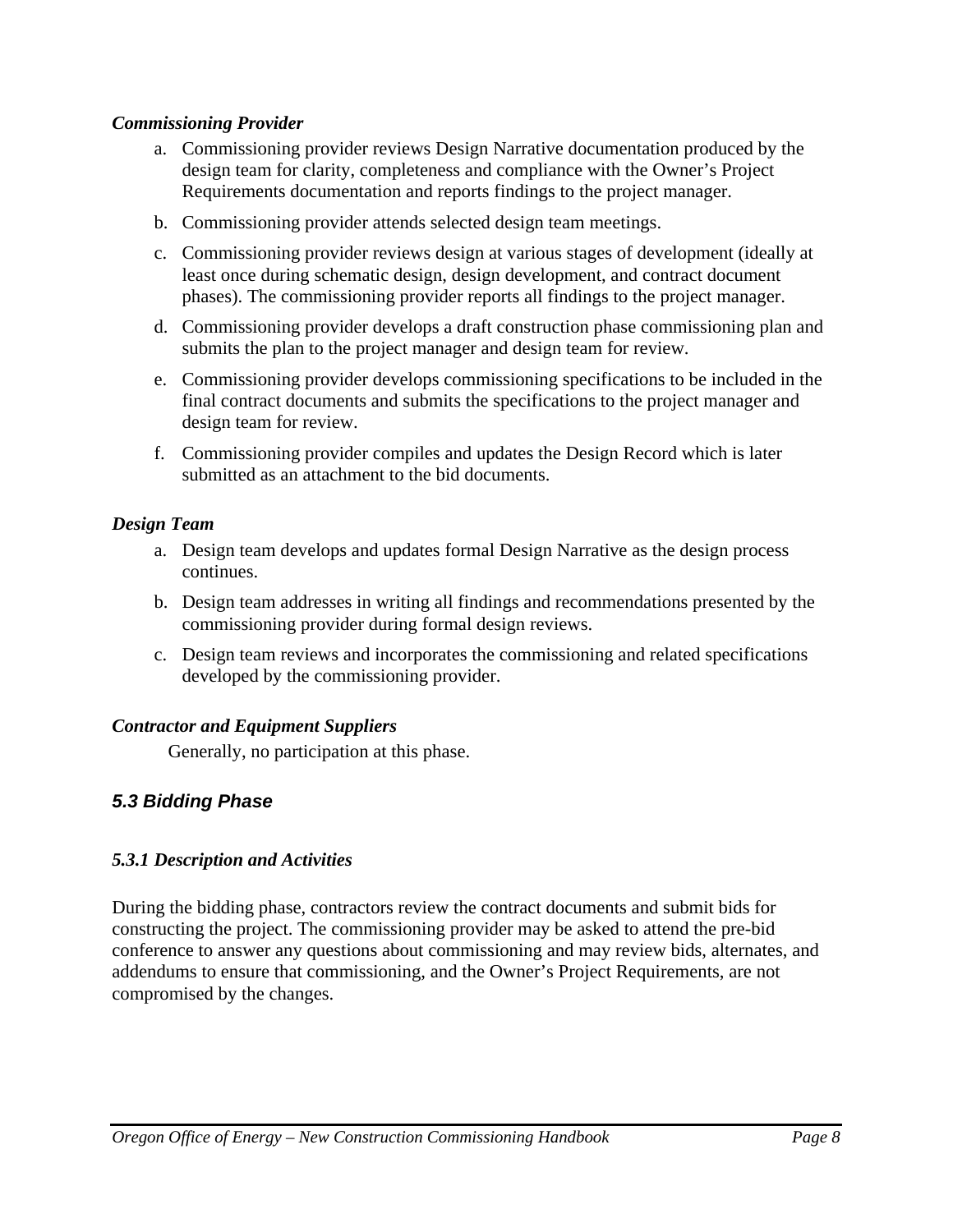#### *5.3.2 Responsibilities*

#### *Project Manager*

a. In the pre-bid conference, project manager makes everybody aware that the project will be commissioned.

#### *Commissioning Provider*

a. Commissioning provider may attend the pre-bid meeting to answer any commissioning questions and may review contractor bids relative to commissioning for the project manager.

#### *Design Team*

No special commissioning tasks.

#### *Contractor and Equipment Suppliers*

No special commissioning tasks.

## *5.4 Construction Phase*

#### *5.4.1 Description and Activities*

The main construction phase commissioning tasks are listed chronologically below. **Construction Phase Commissioning Plan.** The commissioning provider updates the construction phase commissioning plan, which includes a list of all systems and specific equipment and components to be commissioned, the process to be followed, communications, reporting and documentation protocols, and an estimated schedule for the commissioning process.

**Construction Phase Commissioning Kickoff Meeting.** The commissioning provider coordinates a construction phase commissioning kickoff meeting. The meeting should include the project manager, construction manager , design team, commissioning provider, and respective representatives from the general contractor and mechanical, electrical, controls, and TAB subcontractors. At this meeting, the commissioning provider outlines the roles and responsibilities of each project team member, specifies procedures for documenting commissioning activities and resolving issues, and reviews the preliminary construction phase commissioning plan and schedule. Team members provide comments on the plan and schedule, and the commissioning provider uses these suggestions to help finalize the commissioning plan and schedule.

**Issues Log.** The commissioning provider develops and keeps a record of issues and findings throughout the construction phase commissioning process that require further attention, tracking, or correction. The log is updated regularly and submitted to the project and construction managers and each contractor for discussion and resolution during construction meetings.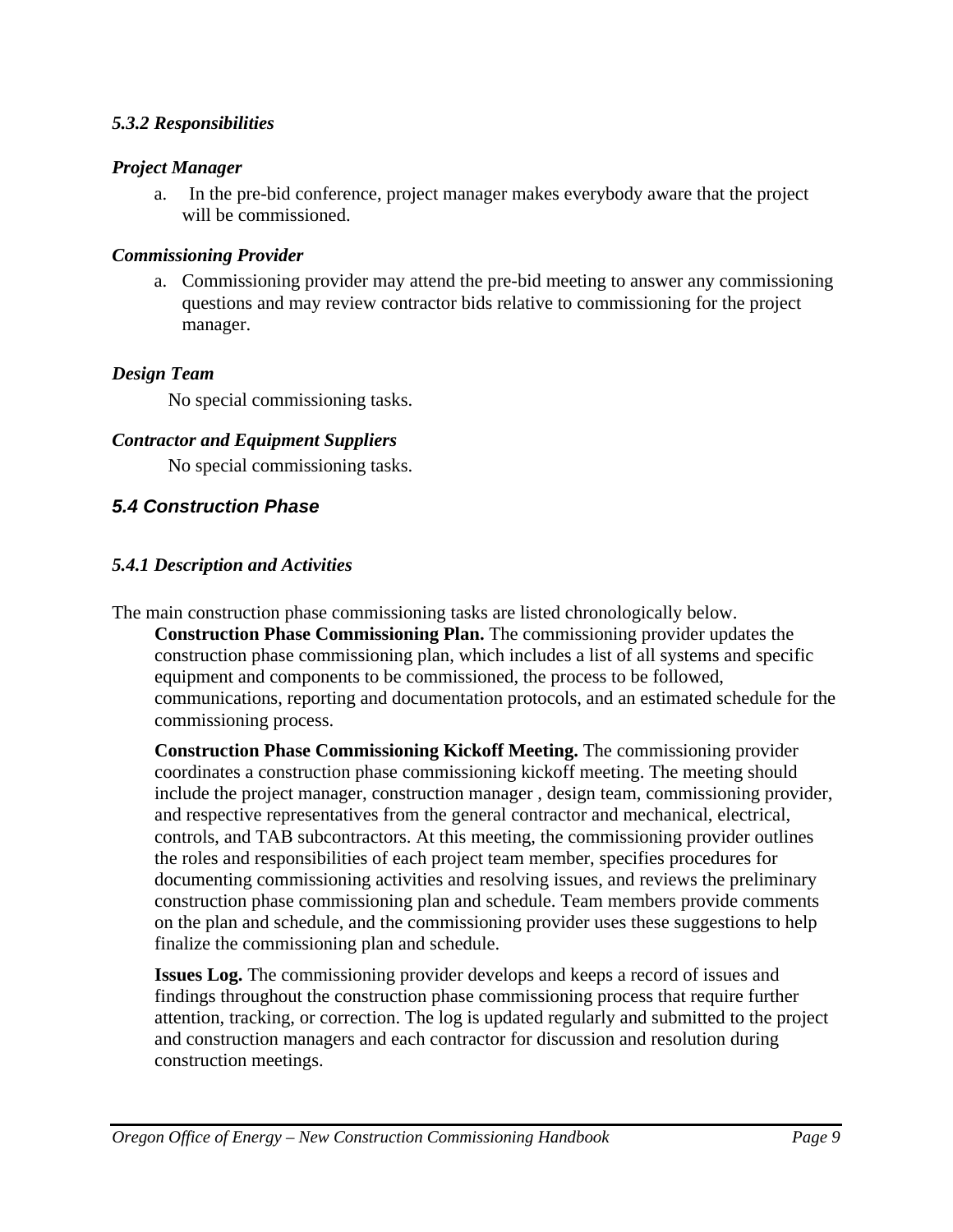**Construction and Commissioning Meetings.** The commissioning provider attends periodic planning and job-site meetings in order to remain informed on construction progress and to update parties involved in commissioning. During the initial stages of construction, the commissioning provider may attend regular construction meetings and hold a line item on the agenda. Later in construction the commissioning provider may coordinate entire meetings devoted to commissioning issues.

**Submittal Review.** The commissioning provider reviews contractor submittals of equipment to be commissioned during the normal submittal review process. The commissioning provider reviews and comments on each submission, and forwards them to the project manager or designer.

Additional information will be requested by the commissioning provider including installation and start-up procedures, operation and maintenance information, equipment performance data, and control drawings prior to formal O&M manual submittals. This data is used by the commissioning provider to become familiar with the systems and to write functional test procedures. Project manager support for obtaining these additional documents from the contractors is critical.

**Monitor Coordination Drawing Development.** The commissioning provider may assist the project manager in monitoring the development of coordination drawings to ensure reasonable interface between trades.

**Change Order Review.** All requests for information (RFIs) and change orders applicable to the commissioned systems should be provided to the commissioning provider for review for impacts on commissioning and Owner's Project Requirements.

**Construction Observation.** The commissioning provider visits the construction site periodically and notes any conditions that might affect system performance or operation. Construction observation reports are provided to the project manager.

**Construction Checklists and Start-up.** The installation, start-up and initial checkout of the equipment and systems are executed and documented by the contractor on construction checklists provided by the commissioning provider and on manufacturer checklists shipped with the equipment. These checklists are submitted to the commissioning provider, who makes sure they are complete before functional testing begins. The commissioning provider may witness some of the start-up execution and will spot-check selected items on the checklist prior to functional testing.

**Functional Testing.** After developing written test procedures, the commissioning provider manages, witnesses, and documents the functional tests, with the actual hands-on execution of the test procedures typically carried out by subcontractors, particularly the controls contractor. Acceptable performance is reached when equipment or systems meet specified design parameters under full-load and part-load conditions during all modes of operation, as described in the commissioning test requirements of the specifications and commissioning plan. Some testing is completed by monitoring system operation over time through the building automation system or dataloggers and is not normally completed until a few weeks after occupancy. The commissioning provider does not normally retest systems that have been tested and approved by regulatory authorities. The commissioning provider may prepare test plans for, assist with execution of, and document tests of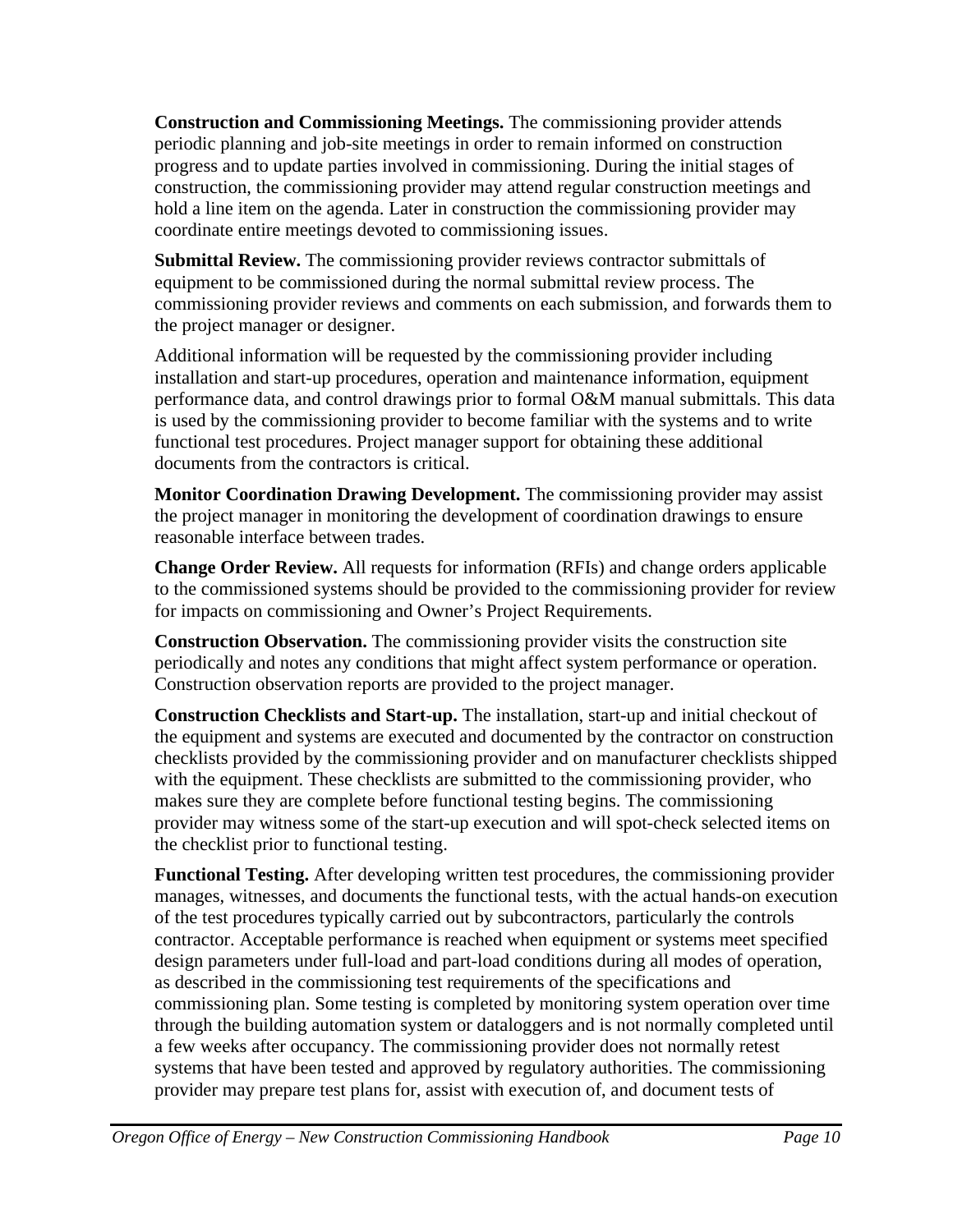commissioned equipment overseen by regulatory authorities and should ensure that such tests meet the testing rigor desired by the Owner.

**O&M Manuals.** The commissioning provider reviews the operation and maintenance manuals and verifies that they are complete, clear, explicit, and available for use during the training sessions.

**Training.** Ideally, enhanced training requirements are included in the specifications. The commissioning provider assists the project manager in ensuring that adequate training plans are used by the contractor and that the training is completed per the contract documents. The commissioning provider may provide training agendas to the contractor's/manufacturer's trainers to review and use. The agendas should list, among the other things, the areas of particular concern to the Owner that should be covered in the training.

**Systems Manual.** The commissioning provider compiles a Systems Manual that consists of the design record; space and use descriptions; single line drawings and schematics for major systems; control drawings; sequences of control; table of all setpoints and implications when changing them; time-of-day schedules; instructions for operation of each piece of equipment for emergencies, seasonal adjustment, startup and shutdown; instructions for energy savings operations and descriptions of the energy savings strategies in the facility; recommendations for recommissioning frequency by equipment type; energy tracking recommendations; and recommended standard trend logs with a brief description of what to look for in them. The Systems Manual with O&M Manuals will form Master O&M Manual.

**Commissioning Record.** Shortly after occupancy, the commissioning provider typically writes a final commissioning report, which summarizes the commissioning effort and gives the commissioning provider's disposition on each piece of commissioned equipment relative to installation and start-up, functional performance, O&M documentation, and training. The Commissioning Record also contains the commissioning plan, functional tests, individual commissioning reports and reviews, and issues log.

**Written Work Products.** The commissioning process generates a number of written work products during the construction phase of the project. The project manager should receive at least the following products from the commissioning provider.

- $\checkmark$  Updated construction commissioning plan
- $\checkmark$  Updated commissioning schedule
- $\checkmark$  Minutes from commissioning meetings
- $\checkmark$  Periodic commissioning progress reports
- $\checkmark$  Reports of submittal reviews
- $\checkmark$  Updates to the commissioning issues and related memoranda
- $\checkmark$  Blank construction checklists and functional test forms
- $\checkmark$  Completed construction checklists and functional test forms
- $\checkmark$  Report of training completion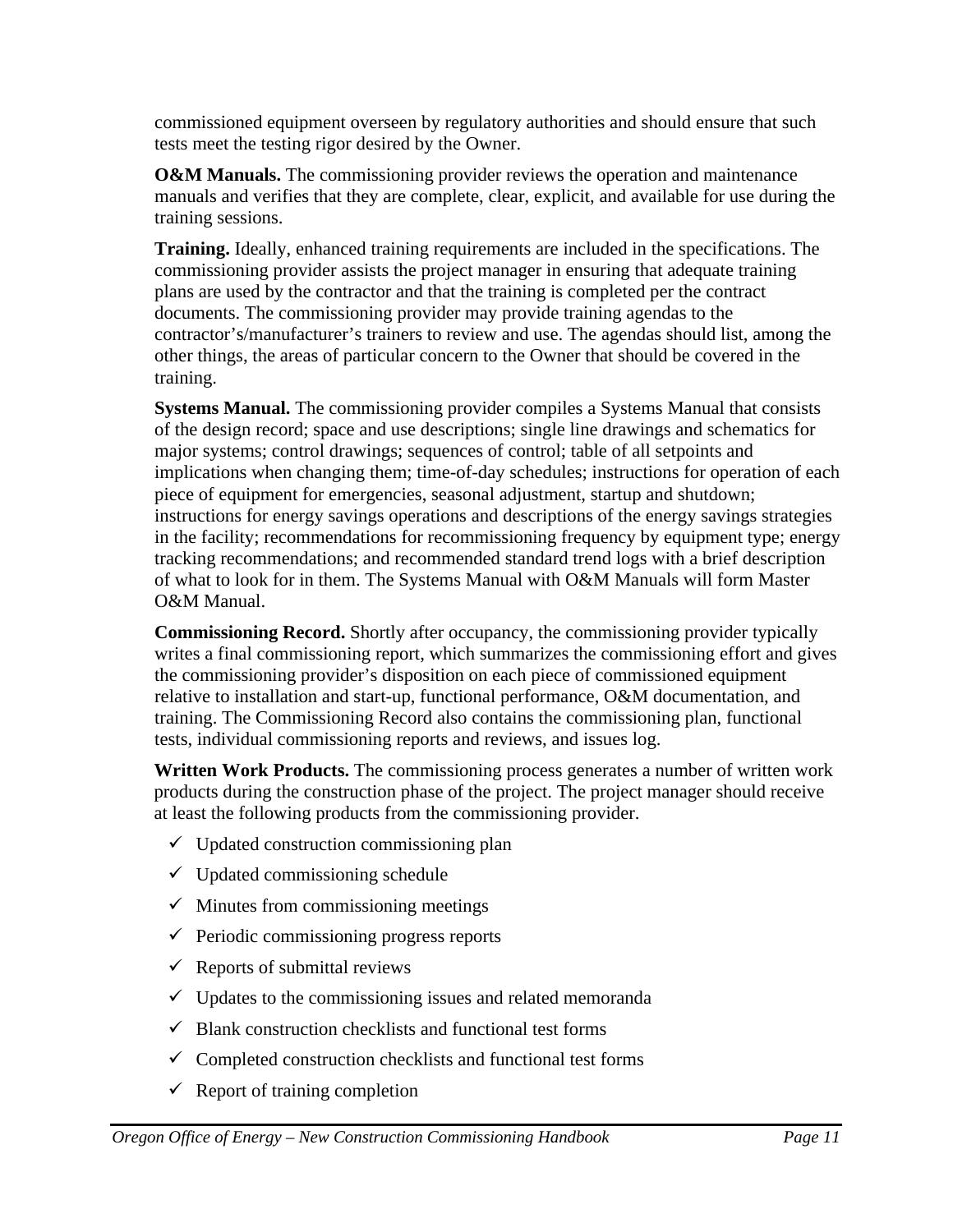- $\checkmark$  Report of O&M manual review
- $\checkmark$  Systems Manual
- $\checkmark$  Commissioning Record

#### *5.4.2 Responsibilities*

#### *Project Manager*

The roles of the project manager, construction manager, and contractor site supervisor are sometimes blurred, and some projects do not have a construction manager. The following tasks should be divided between the construction and project managers, as appropriate, for the specific project.

- a. Project *and* construction managers review the updated construction phase commissioning plan scope, roles and responsibilities, communication and resolution protocols, and general schedule.
- b. Project *and* construction managers review regular commissioning progress reports and memoranda submitted by the commissioning provider.
- c. Project *or* construction manager sees that the commissioning provider receives all RFIs and change orders.
- d. Project *or* construction manager attends periodic construction meetings and commissioning meetings as necessary and discusses commissioning progress report and issues with team members.
- e. Project *and* construction managers participate with the design team and contractors to resolve issues raised by the commissioning provider in a timely manner.
- f. Project manager identifies a lead facility maintenance contact and arranges for facility operating personnel to assist in field commissioning activities and attend training sessions.
- g. Project *and* construction managers support the development and execution of a training plan.
- h. Project manager receives and reviews Systems Manual and Commissioning Record submitted by commissioning provider and makes the final decision regarding satisfactory completion of commissioning activities and initial acceptance of system operation.

#### *Commissioning Provider*

- a. Commissioning provider refines the construction phase commissioning plan, including scope, responsibilities, and schedule, and submits the plan to the Project and construction manager for review.
- b. Commissioning provider coordinates a construction phase commissioning kickoff meeting.
- c. Commissioning provider attends periodic construction meetings and coordinates commissioning meetings with various team members as necessary.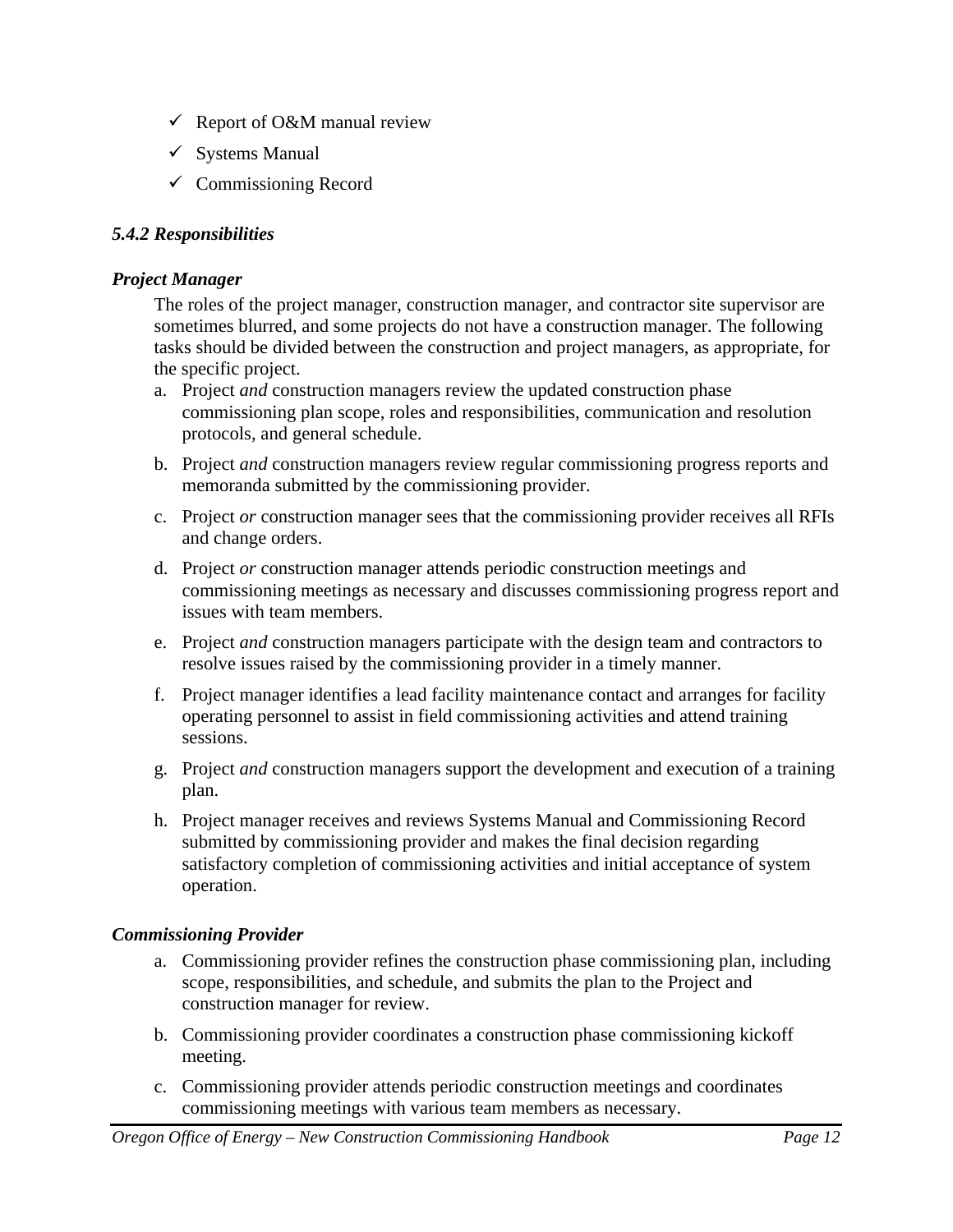- d. Commissioning provider develops and updates a record of all issues and findings throughout the construction phase. Issues are presented without delay to the project and construction managers, and to contractors according to predetermined protocols.
- e. Commissioning provider reviews all commissioned equipment submittals.
- f. Commissioning provider monitors development of coordination drawings.
- g. Commissioning provider reviews all RFIs and contractor change order requests.
- h. Commissioning provider periodically visits the construction site and notes conditions that may affect system performance and operation.
- i. Commissioning provider provides construction checklists to the contractors.
- j. Commissioning provider reviews all construction checklists completed by the contractors, spot checks some equipment, and witnesses the start-up and checkout of critical pieces of equipment.
- k. Commissioning provider writes detailed functional test procedures for all commissioned equipment.
- l. Commissioning provider manages and witnesses all functional tests and documents findings and recommended corrective measures.
- m. Commissioning provider reviews all operation and maintenance manuals submitted by the contractor for each piece of commissioned equipment.
- n. Commissioning provider sees that the specified training plans are developed and executed.
- o. Commissioning provider compiles and submits a System Manual and Commissioning Record to the project manager.

## *Design Team*

- a. Design team reviews the updated construction phase commissioning plan.
- b. Design team attends the construction phase commissioning kickoff meeting.
- c. Design team reviews all commissioning findings requiring their participation for resolution.
- d. If requested, members of the design team present a systems overview during facility staff training.

## *Contractor and Equipment Suppliers*

- a. Contractor facilitates the coordination of the commissioning work by the commissioning provider to ensure that commissioning activities are incorporated into the master schedule.
- b. Contractor furnishes a copy of all construction documents, RFIs, addenda, change orders, and approved submittals and shop drawings related to commissioned equipment to the commissioning provider.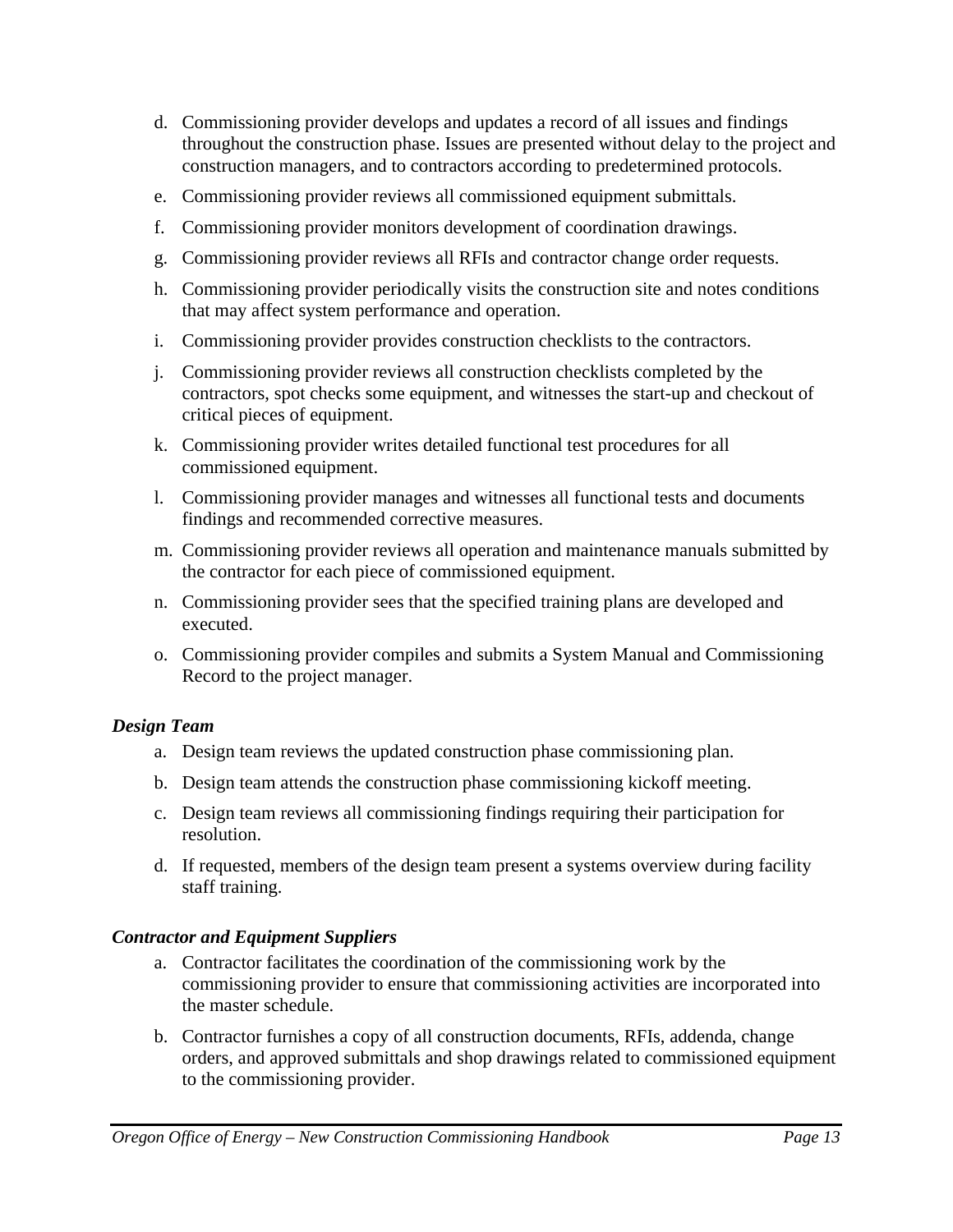- c. Contractor includes requirements for submittal data, O&M manuals, commissioning tasks and training in each purchase order or written subcontract.
- d. Contractor ensures that all subcontractors execute their commissioning responsibilities according to the contract documents and schedule.
- e. Contractor attends construction phase commissioning kickoff meeting and other meetings scheduled by the commissioning provider.
- f. Contractor is responsible for coordinating and executing the training of owner personnel.
- g. Contractor prepares O&M manuals, according to the specifications.

## *5.5 Warranty Period*

## *5.5.1 Description and Activities*

Although the project is essentially considered complete, some commissioning tasks from the initial commissioning contract continue throughout the typical one-year warranty period. The main commissioning tasks during the warranty period are listed chronologically below.

**Seasonal Testing.** Seasonal testing is conducted to verify proper operation during, at minimum, both winter and summer conditions. Presumably, one of the "seasons" was tested under at building turnover. The testing should be performed by the appropriate contractor and witnessed by the commissioning provider and building operators. However, the owner may have their operations staff and the commissioning provider execute the tests and bring contractors back only if there are problems.

**Near Warranty End Review.** The commissioning provider may also be tasked with returning a few months prior to the expiration of the contractor's one-year warranty to interview facility staff and review system operation. Acting as the owner's technical resource, they assist the facility staff in addressing any performance problems or warranty issues. If there are still any outstanding issues, the owner shall address them with the contractors or design team.

**Written Work Products.** The project manager should receive an "as operated" sequence of operations from the commissioning provider or controls contractor, as well as a finalized issues log outlining all deficiencies identified throughout the entire process and their resolutions. The commissioning provider should also submit a summary report after performing seasonal testing and the pre-warranty expiration review of each system.

## *5.5.2 Responsibilities*

## *Project Manager*

a. Project manager works with the commissioning provider to review system operation prior to equipment warranty expiration. The project manager works with contractors to resolve any issues raised by the commissioning provider.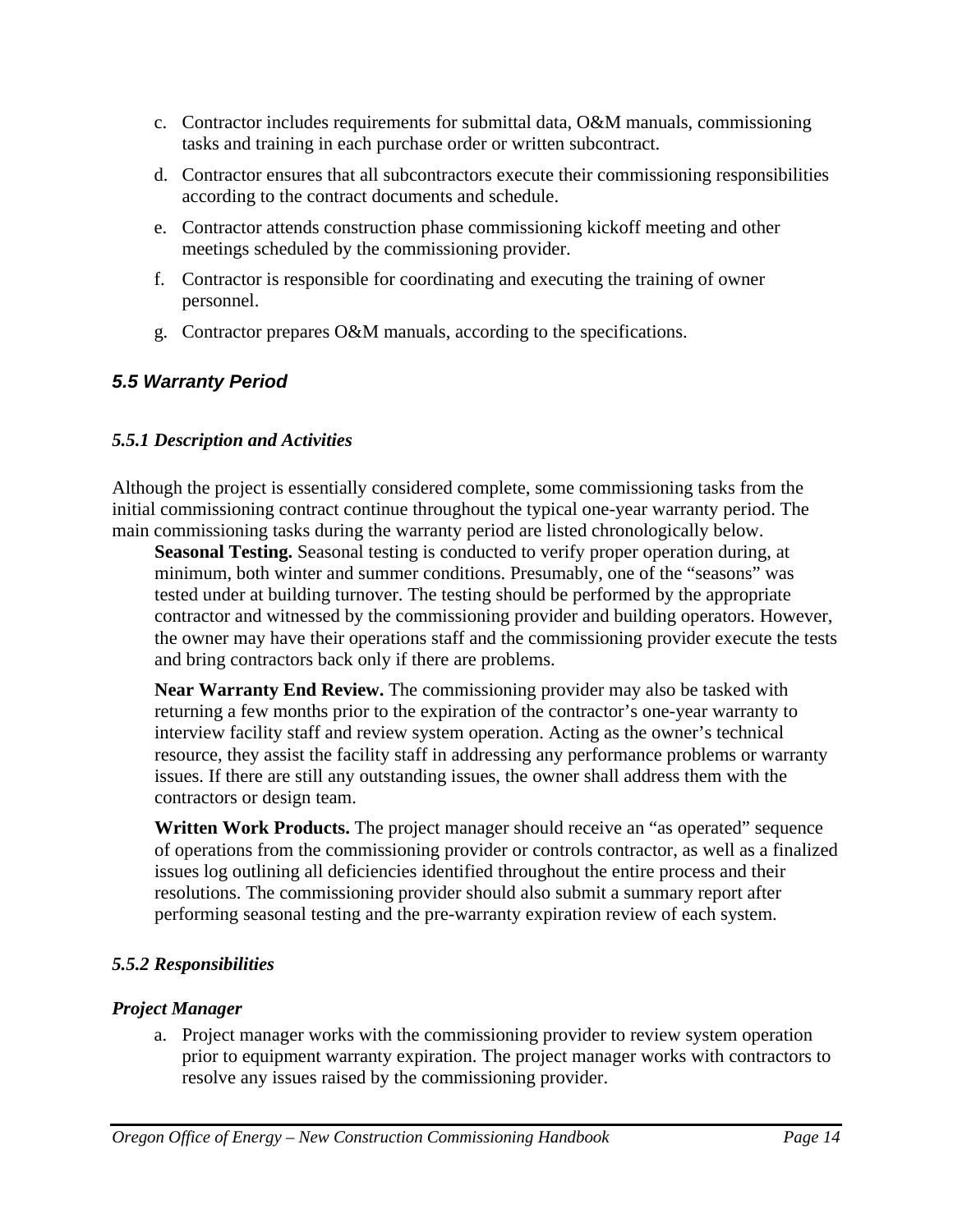b. Project manager ensures that facility staff provides support to the commissioning provider during seasonal testing.

#### *Commissioning Provider*

- a. Commissioning provider coordinates, supervises and documents required seasonal testing.
- b. Commissioning provider reviews system operation and performance prior to expiration of equipment warranties and assists facility staff in resolving outstanding warranty issues and performance problems.

#### *Design Team*

a. Design team may be asked to participate in the near warranty end review.

#### *Contractor and Equipment Suppliers*

- a. Contractor executes seasonal functional testing, witnessed by the commissioning provider, according to the specifications.
- b. General contractor ensures that subcontractors correct deficiencies and make necessary adjustments to O&M manuals and as-built drawings for applicable issues identified in any seasonal testing.

The following attachments have been included for further reference:

- Appendix 1 Request for Proposal for Commissioning Services sample
- Appendix 2 Resources
- Appendix 3 Tips for Project Managers for Working with Commissioning Providers
- Appendix 4 Commissioning Costs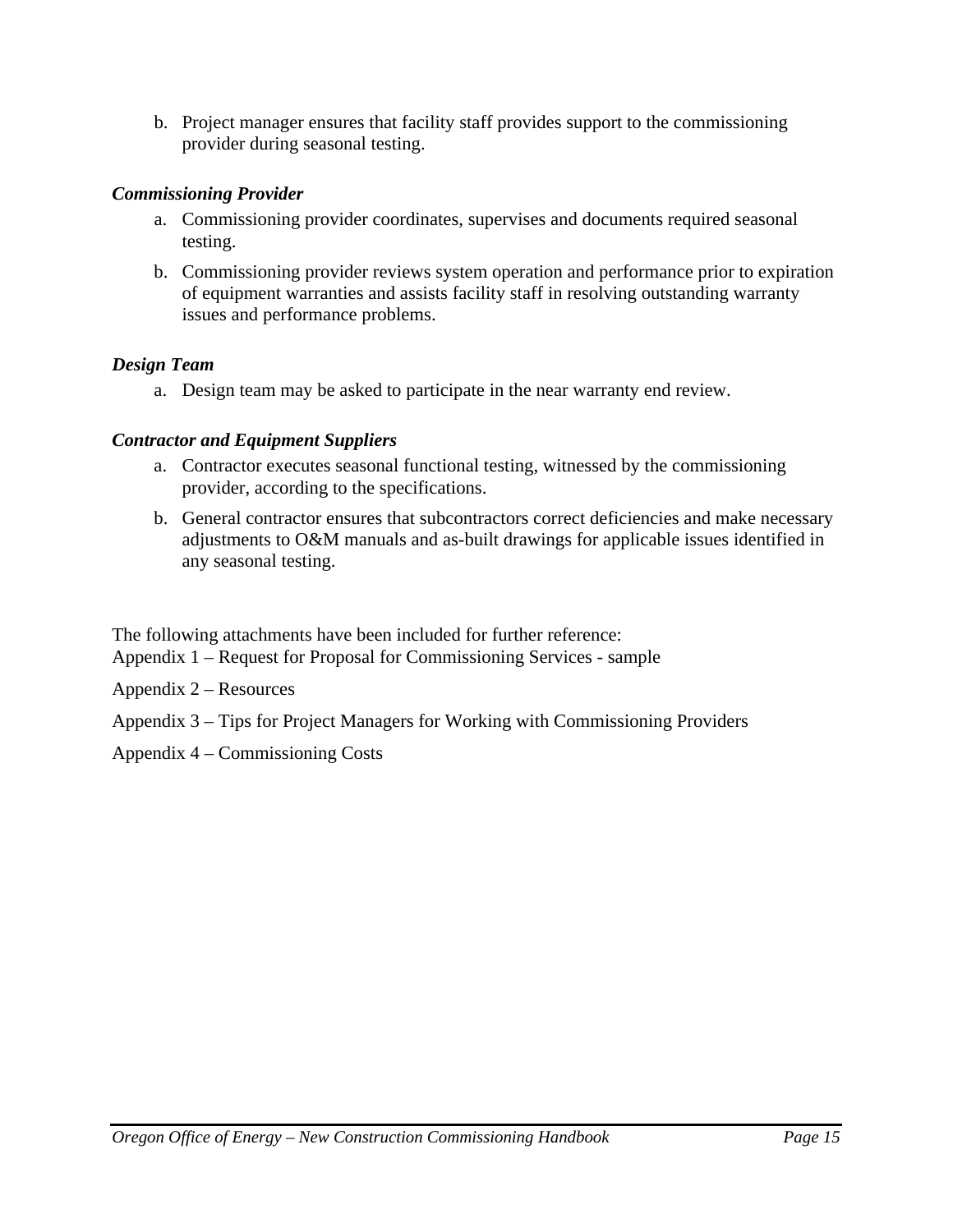# **Appendix 1**

# **Reqest for Proposal for Commissioning Services DEPARTMENT OF \_\_\_\_\_\_\_\_\_\_\_\_\_\_\_\_\_\_\_\_\_\_\_\_\_\_\_\_\_\_\_\_**

# **REQUEST FOR PROPOSAL**

## **FOR INDEPENDENT COMMISSIONING PROVIDER SERVICES**

#### **RFP Writer:**

**This template was intended to be applicable for cases when commissioning starts in design or when it starts during early construction, and for cases where the proposal is a fixed fee or a negotiated contract. The instruction boxes guide the modifications to fit each scenario.**

**For the construction phase tasks, the RFP Writer should understand clearly the management and responsibility scenario in the specifications and contracts.**

**When the contractor is required to hire a "test engineer" or "commissioning coordinator," etc., the roles of that party can easily be confused and overlapped with the commissioning provider or authority that may be hired by the owner.**

*This RFP is intended for the independent commissioning provider or authority when there is not a contractor-hired test engineer or commissioning coordinator performing many of the day-to-day commissioning functions.*

## **Issuance Date:**

**VIP (Vendor Information Program) Date: \_\_\_\_\_\_\_\_\_\_\_\_\_\_\_ Closing Date: \_\_\_\_\_\_\_\_\_\_\_, 5 PM**

| The State of Oregon, acting by and through its Department of                                             |                                                             | (Department) requests |
|----------------------------------------------------------------------------------------------------------|-------------------------------------------------------------|-----------------------|
| written proposals to secure Commissioning Provider (CP) services for the                                 |                                                             |                       |
|                                                                                                          | , Oregon. The Department is committed to commissioning this |                       |
| facility to ensure that all systems are well designed, complete and functioning properly upon occupancy, |                                                             |                       |
| and that Department staff has adequate system documentation, and training.                               |                                                             |                       |
| <b>DACKCROUNID</b>                                                                                       |                                                             |                       |

# **BACKGROUND**

The Department is seeking the services of a qualified commissioning provider/firm for a new construction project. The project currently is a \_\_\_\_\_\_\_\_\_\_\_\_\_\_ gross sf, \_\_\_ story, Class \_\_\_ [type] \_\_\_\_\_ building in [city & state] \_\_\_\_\_\_\_\_\_\_\_\_, \_\_\_\_\_\_\_\_\_, with a project budget of \$\_\_\_\_\_\_ million. The facility is expected to be comprised of \_\_\_\_% office space, \_\_\_\_% retail, \_\_\_\_\_ % parking garage, \_\_\_\_\_% medical laboratory, etc.

#### **RFP Writer: Delete and add spaces to match specific project. Provide as much information as possible.**

|              | The current phase of the project is:                                                              | (pre-design, schematic |
|--------------|---------------------------------------------------------------------------------------------------|------------------------|
|              | design, design development, construction documents). The construction documents are planned to be |                        |
| completed by | Construction is anticipated to begin in                                                           | and final              |
| occupancy by | . Project documents available for review are:                                                     |                        |

\_\_\_\_\_\_\_\_\_\_\_\_\_\_\_\_\_\_\_\_\_\_\_\_\_\_\_\_\_\_\_\_\_\_\_\_\_\_\_\_\_\_\_\_\_\_\_\_\_\_\_\_\_\_\_\_\_\_\_\_\_\_\_\_\_.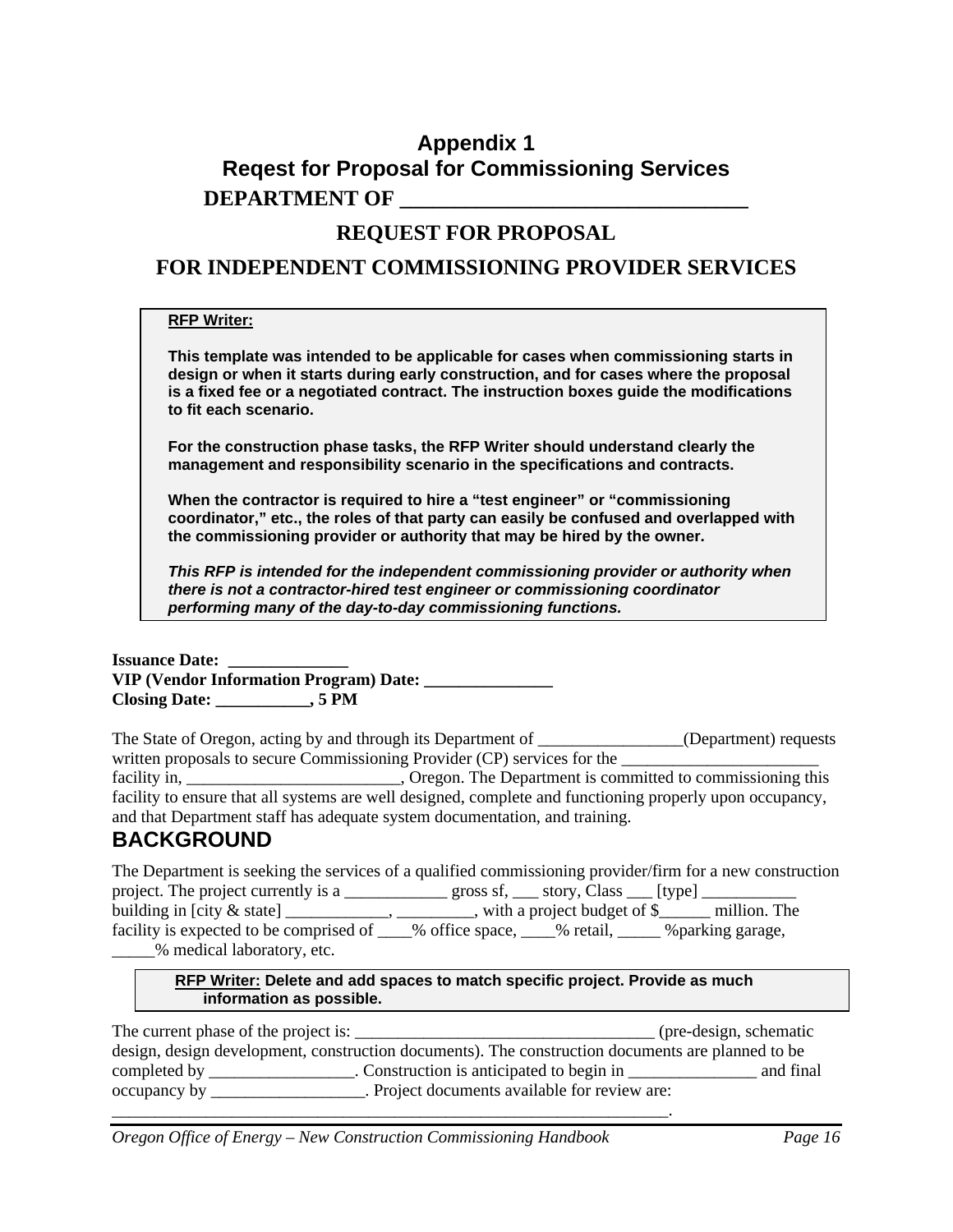**RFP Writer: Provide proposers a copy of the programming report and any design documents completed to date.**

# **OBJECTIVES**

**RFP Writer: Alter these objectives as appropriate for your desires and for the phases being commissioned.**

The objective of commissioning is to provide documented confirmation that a facility fulfills the functional and performance requirements of the building owner, occupants, and operators. To reach this goal, it is necessary for the commissioning process to establish and document the owner's criteria for system function, performance, and maintainability; and also to verify and document compliance with these criteria throughout design, construction, start-up, and the initial period of operation. In addition, complete operation and maintenance (O&M) manuals, as well as training on system operation, should be provided to the building operators to ensure the building continues to operate as intended. The commissioning provider should be involved throughout the project from the pre-design through the warranty phase. The primary role of the CP during the overall design phase is to develop detailed commissioning specifications and review design to ensure it meets the Owner's objectives. During construction, the CP develops and coordinates the execution of a testing plan, which includes observing and documenting all system's performance to ensure that systems are functioning in accordance with the Owner's Project Requirements and the contract documents. The CP is not responsible for design or general construction scheduling, cost estimating, or construction management, but may assist with problem-solving or resolving non-conformance issues or deficiencies.

# **SCOPE OF WORK**

The CP shall be responsible for carrying out the following tasks. The proposer is free to suggest changes and improvements to the following task list, but for this proposal it is assumed that these tasks will be completed. For this proposal <u>pre-design phase</u>, design phase, construction phase, warranty phase services are requested.

#### **RFP Writer:**

**If the plans and specifications are complete or nearing completion, delete all the Pre-Design and Design Phase tasks. However, it is advised that if the project hasn't gone out to bid, the Commissioning Provider conduct a design review similar to Design Phase Task 3 and possibly Task 4 and that they provide some language for, or at least a review the commissioning or quality control language in the specifications. Clarifications to the bid package could be handled by addenda.**

## *Pre-Design Phase*

#### **RFP Writer: The following tasks are generally included. Select as appropriate.**

- 1. Assemble commissioning team, hold a scoping meeting and identify responsibilities.
- 2. Develop a draft design-phase commissioning plan.
- 3. Attend commissioning meetings as needed with project manager and design team.
- 4. Review the Owner's Project Requirements documentation (design intent) for clarity and completeness.

#### **RFP Writer: The following tasks may be included. Select and edit as appropriate.**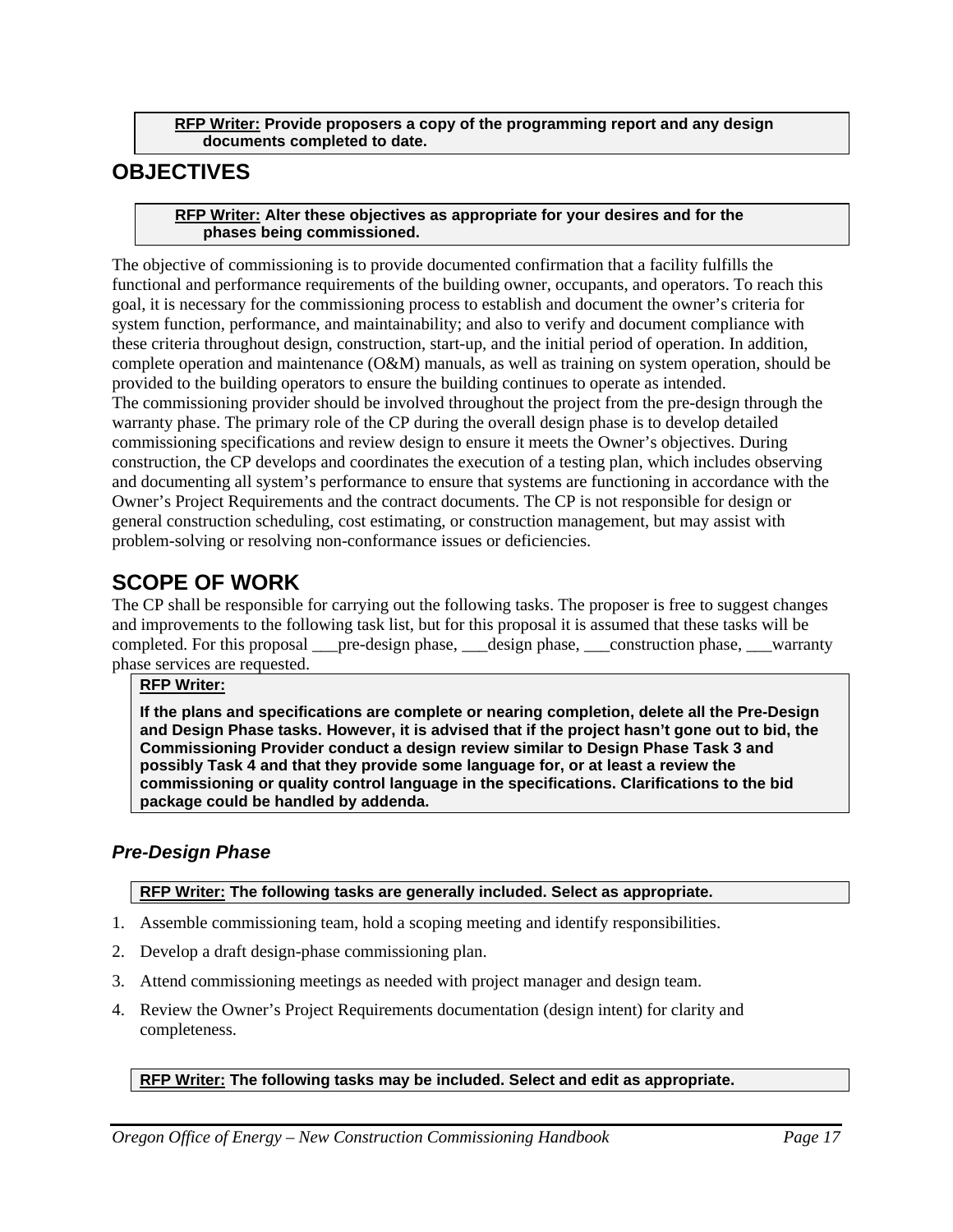5. Develop the written Owner's Project Requirements for the following features: mechanical, electrical, plumbing, architectural, structural, lighting, energy consumption, commissioning, indoor environmental quality, environmental sustainability, siting, exteriors, landscaping, interiors, functionality for tenants, budget, \_\_\_\_\_\_\_\_\_\_\_\_\_\_\_\_, and \_\_\_\_\_\_\_\_\_\_\_\_\_\_\_\_\_. This will be accomplished by the Commissioning Provider: \_\_\_extracting salient concepts from the Owner's existing programming report and/or conducting a focus group, conducting interviews with owner stakeholders [describe how many]. The Owner's Project Requirements will be \_\_\_general in nature, specific in nature, include specific performance criteria for some, most concepts.

#### *Design Phase*

**RFP Writer: If the Commissioning Provider was not brought on during Pre-Design, it is recommended that they perform Pre-design Tasks 1 and 4.**

- 1. Coordinate the commissioning work during design.
- 2. Develop or update the design phase commissioning plan.
- 3. Perform focused reviews of the design, drawings and specifications at various stages of development (during schematic design, design development and contract document phases), as described in Exhibit 1.
- 4. Assist, review and approve the development and updating of the Design Record documentation by design team members (Owner's Project Requirements, Design Narrative; Design Basis).
- 5. Develop a draft construction phase commissioning plan using an Owner-approved outline.
- 6. Develop full commissioning specifications for all commissioned equipment. Coordinate with and integrate into the specifications of the architect and engineers. One or more of the following documents and be used as a guide for content, rigor and format: 1) *Model Commissioning Plan and Guide Specifications*, USDOE/FEMP; Portland Energy Conservation, Inc. (PECI), 2) *The HVAC Commissioning Process*, ASHRAE Guideline 1-1996. The PECI Document can be downloaded free at http://www.peci.org and a copy of the ASHRAE document can be obtained by contacting ASHRAE at 404-636-8400.

The commissioning specification will include a detailed description of the responsibilities of all parties, details of the commissioning process; reporting and documentation requirements, including formats; alerts to coordination issues, deficiency resolution; construction checklist and startup requirements; the functional testing process; specific functional test requirements, including testing conditions and acceptance criteria for each piece of equipment being commissioned.

7. Coordinate a controls integration meeting where the electrical and mechanical engineers and the Commissioning Provider discuss integration issues between equipment, systems and disciplines to ensure that integration issues and responsibilities are clearly described in the specifications.

#### *Bid Phase*

1. Attend pre-bid meeting to answer commissioning related questions.

#### *Construction Phase*

**RFP Writer: Include the article 1 if commissioning specifications already exist for the project.**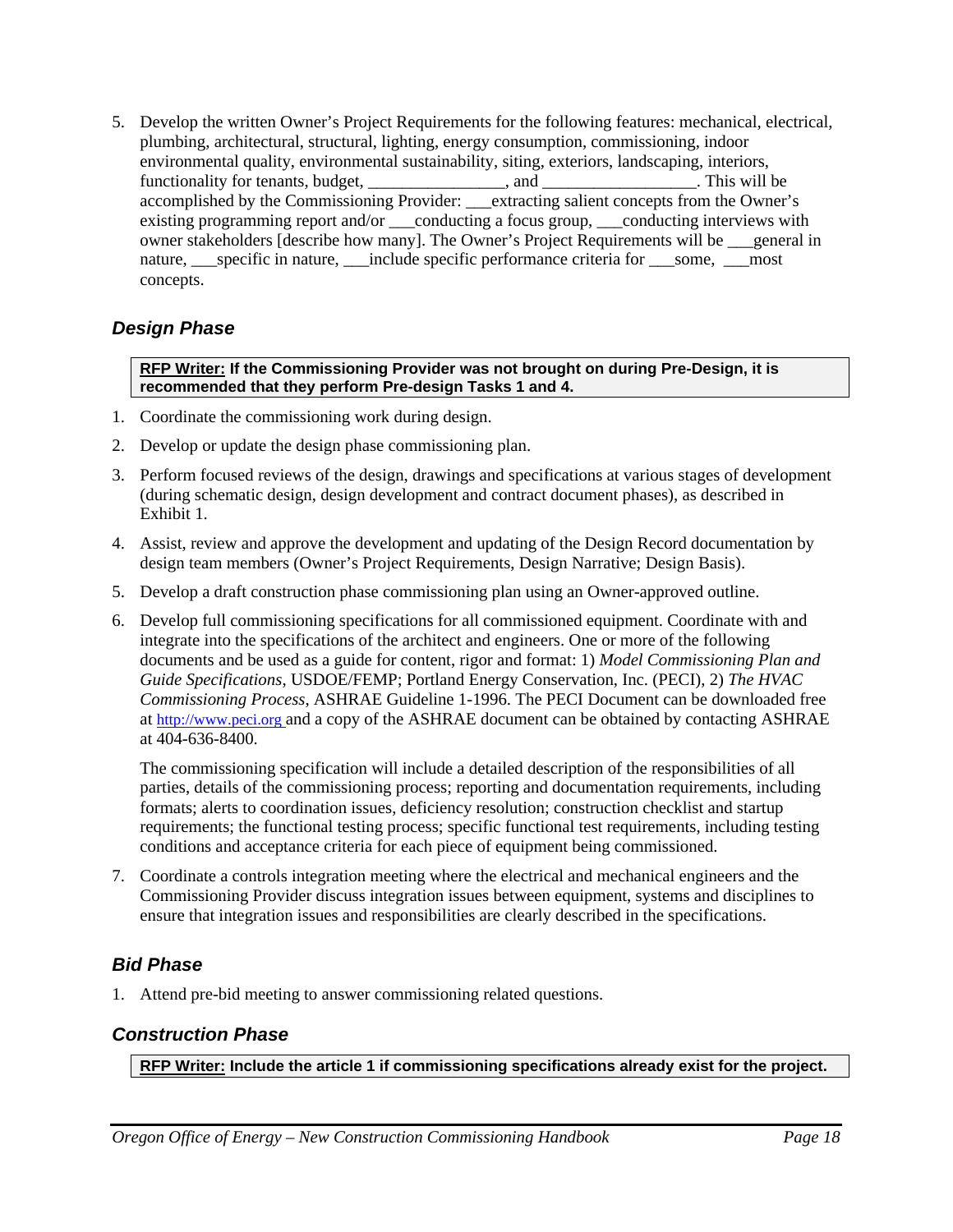- 1. Perform the tasks and functions in the specifications ascribed to the \_\_\_\_\_\_\_\_\_\_\_\_\_\_\_\_\_\_\_\_\_\_\_\_\_\_ (title of the commissioning party as identified in the specifications), dated \_\_\_\_\_\_\_\_\_\_\_\_\_\_.
- 2. Coordinate and direct the commissioning activities in a logical, sequential and efficient manner using consistent protocols and forms, centralized documentation, clear and regular communications and consultations with all necessary parties, frequently updated timelines and schedules and technical expertise.
- 3. Coordinate the commissioning work and, with the contractor and construction manager (CM), ensure that commissioning activities are being incorporated into the master schedule.
- 4. Revise, as necessary, the construction phase commissioning plan developed during design, including scope and schedule.
- 5. Plan and conduct commissioning meetings as needed and distribute minutes.
- 6. Request and review additional information required to perform commissioning tasks, including O&M materials, contractor start-up and checkout procedures. Before startup, gather and review the current control sequences and interlocks and work with contractors and design engineers until sufficient clarity has been obtained, in writing, to be able to write detailed testing procedures.
- 7. Review and approve normal Contractor submittals applicable to systems being commissioned for compliance with commissioning needs, concurrent with the A/E reviews.
- 8. Review requests for information and change orders for impact on commissioning and owner's objectives.
- 9. Review coordination drawings to ensure that trades are making a reasonable effort to coordinate.
- 10. Write and distribute construction checklists for commissioned equipment.
- 11. Develop an enhanced start-up and initial systems checkout plan with contractors for selected equipment.
- 12. Perform site visits, as necessary, to observe component and system installations. Attend selected planning and job-site meetings to obtain information on construction progress. Review construction meeting minutes for revisions/substitutions relating to the commissioning process. Assist in resolving any discrepancies.
- 13. Witness HVAC piping pressure test and flushing, sufficient to be confident that proper procedures were followed. Include testing documentation in the Commissioning Record.
- 14. Witness any ductwork testing and cleaning sufficient to be confident that proper procedures were followed. Include documentation in the Commissioning Record.
- 15. Document construction checklist completion by reviewing completed construction checklists and by selected site observation.
- 16. Document systems startup by reviewing start-up reports and by selected site observation.
- 17. Approve air and water systems balancing by spot testing and by reviewing completed reports and by selected site observation.
- 18. With necessary assistance and review from installing contractors, write the functional performance test procedures for equipment and systems. This will include manual functional testing, energy management control system trending and may include stand-alone datalogger monitoring. Submit to CM for review and approval if required.
- 19. Analyze functional performance trend logs and monitoring data to verify performance.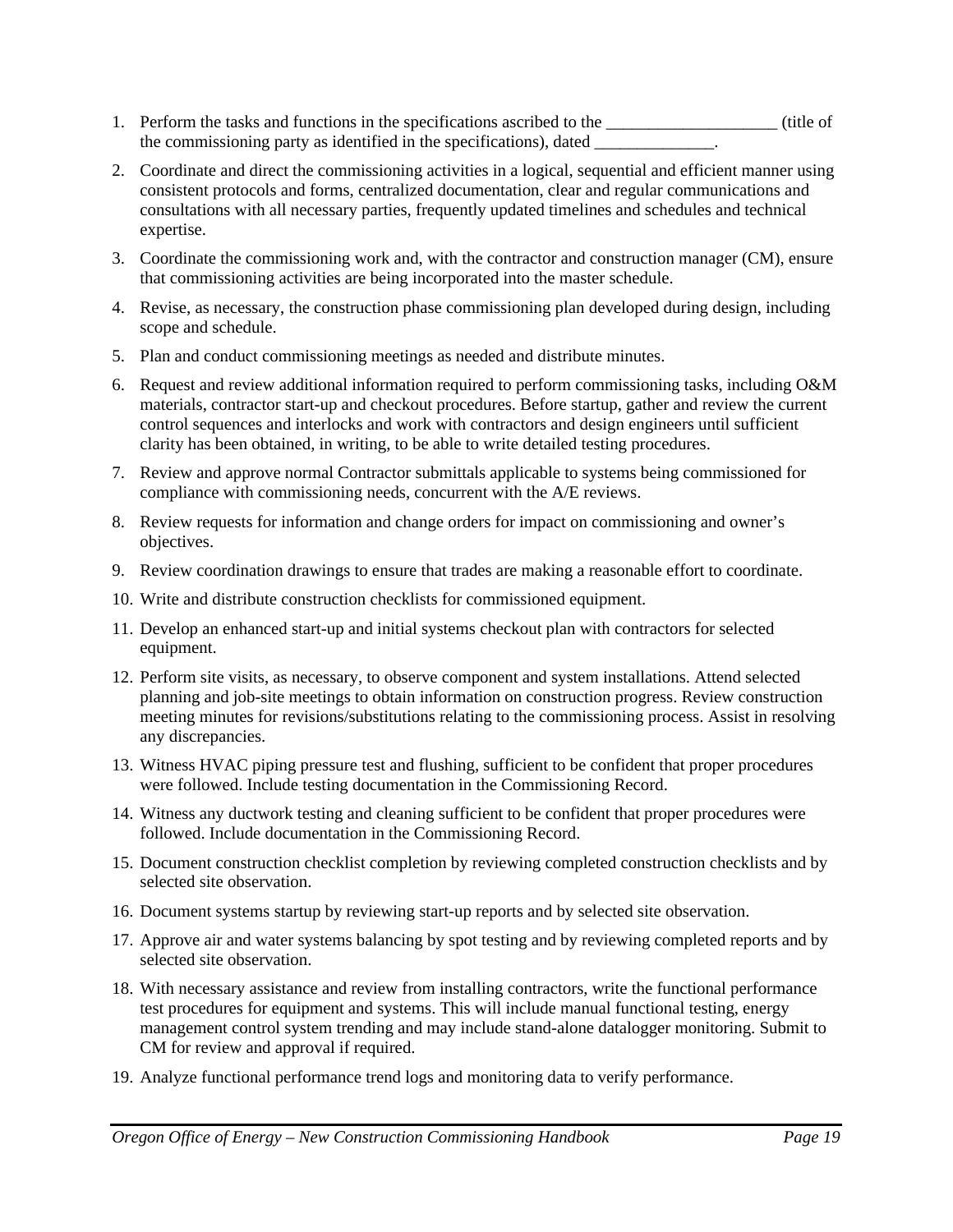20. Coordinate, witness and document manual functional performance tests performed by installing contractors. Coordinate retesting as necessary until satisfactory performance is achieved. The functional testing shall include operating the system and components through each of the written sequences of operation, and other significant modes and sequences, including startup, shutdown, unoccupied mode, manual mode, staging, miscellaneous alarms, power failure, security alarm when impacted and interlocks with other systems or equipment. Sensors and actuators shall be calibrated during construction check listing by the installing contractors, and spot-checked by the commissioning provider during functional testing.

Tests on respective HVAC equipment shall be executed, if possible, during both the heating and cooling season. However, some overwriting of control values to simulate conditions shall be allowed. Functional testing shall be done using conventional manual methods, control system trend logs, and read-outs or stand-alone dataloggers, to provide a high level of confidence in proper system function, as deemed appropriate by the commissioning provider and the Department.

- 21. Prepare test plans for, assist with execution of, and document tests of commissioned equipment overseen by regulatory authorities and ensure that such tests meet the testing rigor desired by the Owner.
- 22. Maintain a master issues log and a separate record of functional testing. Report all issues as they occur directly to the CM. Provide directly to the CM written progress reports and test results with recommended actions.
- 23. Review equipment warranties to ensure that the Department's responsibilities are clearly defined.
- 24. Oversee and approve the training of the Department's operating personnel.
- 25. Review and approve the preparation of the O&M manuals for commissioned equipment.
- 26. Compile a Commissioning Record, which shall include:
	- A. A brief summary report that includes a list of participants and roles, brief building description, overview of commissioning and testing scope, and a general description of testing and verification methods. For each piece of commissioned equipment, the report should contain the disposition of the commissioning provider regarding the adequacy of the equipment, documentation and training meeting the contract documents in the following areas:
		- 1) Equipment meeting the equipment specifications,
		- 2) Equipment installation,
		- 3) Functional performance and efficiency,
		- 4) Equipment documentation, and
		- 5) Operator training.
	- B. All outstanding non-compliance items shall be specifically listed. Recommendations for improvement to equipment or operations, future actions, commissioning process changes, etc. shall also be listed. Each non-compliance issue shall be referenced to the specific functional test, inspection, trend log, etc. where the deficiency is documented.
	- C. Also included in the Commissioning Record shall be the issues log, commissioning plan, progress reports, submittal and O&M manual reviews, training record, test schedules, construction checklists, start-up reports, functional tests, and trend log analysis.
- 27. Compile a Systems Manual that consists of the following: Owner's Project Requirements (by owner); Design Narrative and Basis of Design (by designer); Performance Metrics, if completed during design; space and use descriptions, single line drawings and schematics for major systems (by designer); control drawings, sequences of control (by contractor); and a table of all setpoints and implications when changing them, schedules, instructions for operation of each piece of equipment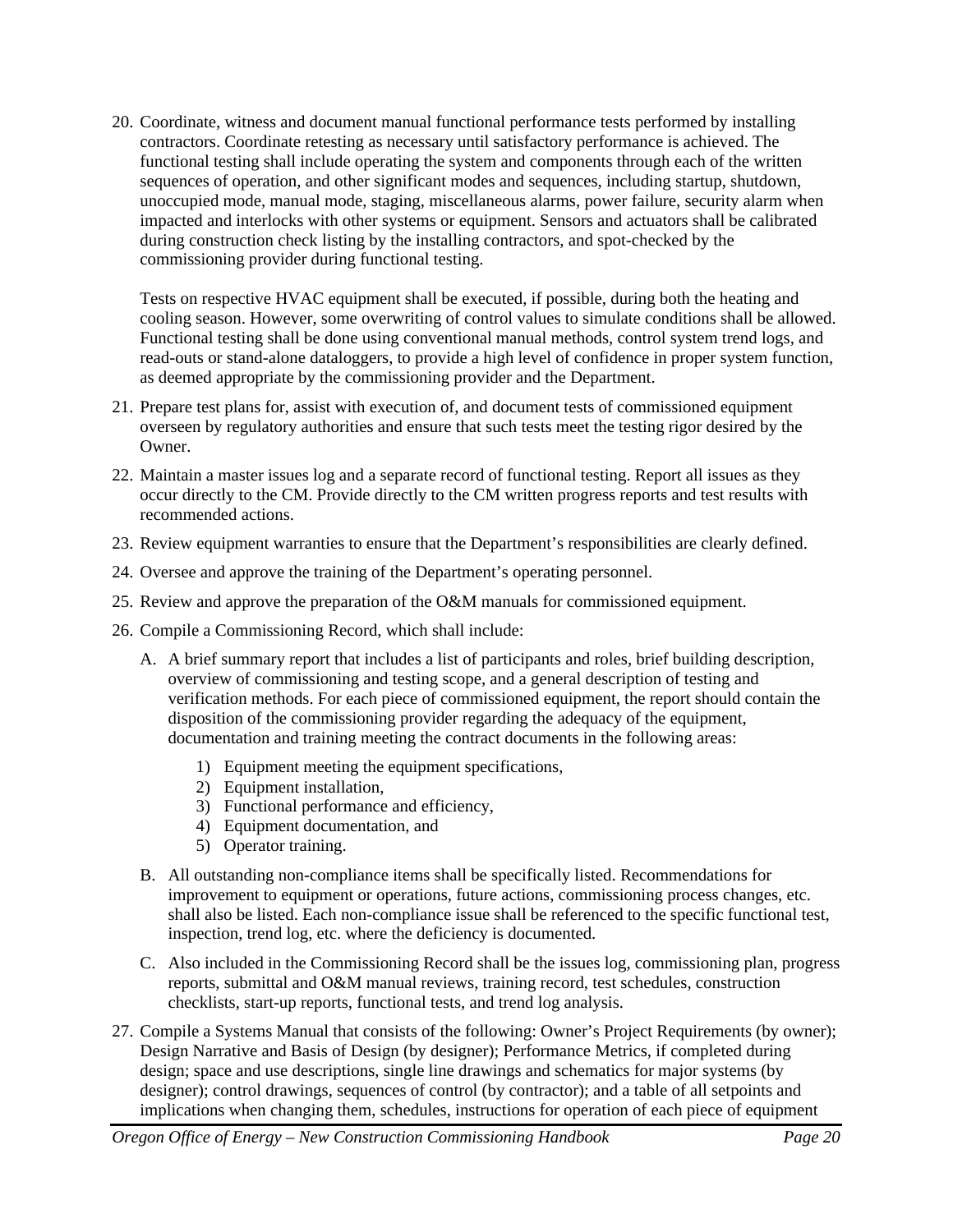for emergencies, seasonal adjustment, startup and shutdown, instructions for energy savings operations and descriptions of the energy savings strategies in the facility, recommendations for recommissioning frequency by equipment type, energy tracking recommendations, and recommended standard trend logs with a brief description of what to look for in them (all by commissioning provider).

#### *Warranty Period*

- 1. Coordinate and supervise required opposite season or deferred testing and deficiency corrections and provide the final testing documentation for the Commissioning Record and O&M manuals.
- 2. Return to the site at 10 months into the 12 month warranty period and review with facility staff the current building operation and the condition of outstanding issues related to the original and seasonal commissioning. Also interview facility staff and identify problems or concerns they have with operating the building as originally intended. Make suggestions for improvements and for recording these changes in the O&M manuals. Identify areas that may come under warranty or under the original construction contract. Assist facility staff in developing reports and documents and requests for services to remedy outstanding problems.

# **SYSTEMS TO BE COMMISSIONED**

The following systems and assemblies will be commissioned:

#### **RFP Writer:**

**a. Delete and add systems as appropriate.**

**b. If this RFP is offered during pre- or early design, the list and description of equipment and systems should be kept fairly general, as shown below.**

**c. For RFP's sent out once the plans and specifications are mostly complete, more detail to the list below should be provided. List the components and issues that will be commissioned for the following: electrical, data and communications, paging, security, plumbing, building envelope and process instrumentation and controls.**

- 1. Central building automation system
- 2. All equipment of the heating, ventilating and air conditioning systems
- 3. Scheduled or occupancy sensor lighting controls
- 4. Daylight dimming controls
- 5. Refrigeration systems
- 6. Emergency power generators and automatic transfer switching
- 7. Uninterruptible power supply systems
- 8. Life safety systems (fire alarm, egress pressurization, fire protection)
- 9. Laboratory, clean room, hoods and pressurization
- 11. Domestic and process water pumping and mixing systems
- 12. Equipment sound control systems and testing
- 13. Data and communication
- 14. Paging systems
- 15. Security system
- 16. Irrigation
- 17. Plumbing
- 18. Vertical transport
- 19. Medical gas
- 20. Building envelope
- 21. Process instrumentation and controls

10. Electrical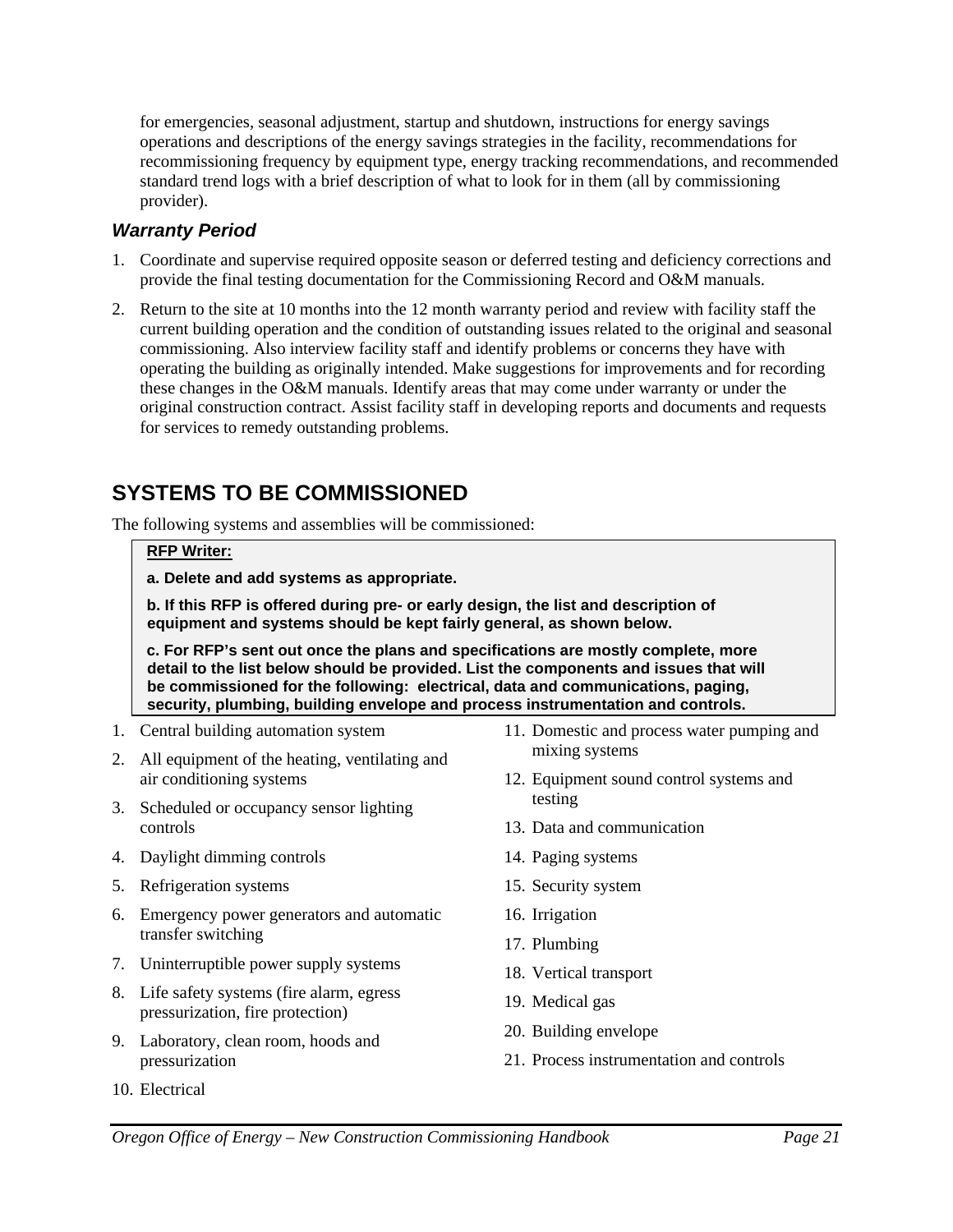# **DESIRED QUALIFICATIONS**

#### **RFP Writer: Add to and edit the desired qualifications according to your specific project, particularly for non-HVAC systems you are having commissioned.**

It is the Department's desire for the person designated as the site Commissioning Provider to satisfy as many of the following requirements as possible:

- ♦ Acted as the principal Commissioning Provider for at least three (3) projects over \_\_\_\_\_\_\_sf.
- ♦ Extensive experience in the operation and troubleshooting of HVAC systems, energy management control systems.
- $\blacklozenge$  Extensive field experience is required. A minimum of five (5) full years in this type of work is required.
- ♦ Knowledgeable in building operation and maintenance and O&M training.
- ♦ Knowledgeable in test and balance of both air and water systems.
- ♦ Experienced in energy-efficient equipment design and control strategy optimization.
- ♦ Direct experience in monitoring and analyzing system operation using energy management control system trending and stand-alone datalogging equipment.
- ♦ Excellent verbal and writing communication skills. Highly organized and able to work with both management and trade contractors.
- ♦ Experienced in writing commissioning specifications.
- ♦ A bachelor's degree in mechanical or electrical engineering is strongly preferred, and P.E. certification is desired, however, other technical training, past commissioning, and field experience will be considered.
- ♦ Membership with the Building Commissioning Association will be considered a plus.

The required expertise for this project will be based on the skill and experience set of the full team making the proposal. A member of the prime firm will be the designated Commissioning Provider who is the member of the team that will coordinate the commissioning activities from the technical perspective. This party may not necessarily be the team's overall project or contract manager. The Commissioning Provider must have significant in-building commissioning experience, including technical and management expertise on projects of similar scope. If the Commissioning Provider or prime firm does not have sufficient skills to commission a specific system, the prime firm shall subcontract with a qualified party to do so. Subcontractor qualifications shall be included and clearly designated in the response to this RFP.

# **PRE-PROPOSAL MEETING**

A pre-proposal meeting will be held to answer questions and clarify any project issues. Attending the meeting is **not required** to submit a proposal. The meeting will be held at: *[State the location and time of the meeting]*

# **PROPOSAL**

Proposals need not be voluminous, but shall provide sufficient information to allow the Department to evaluate the Consultant's approach, experience, staff and availability.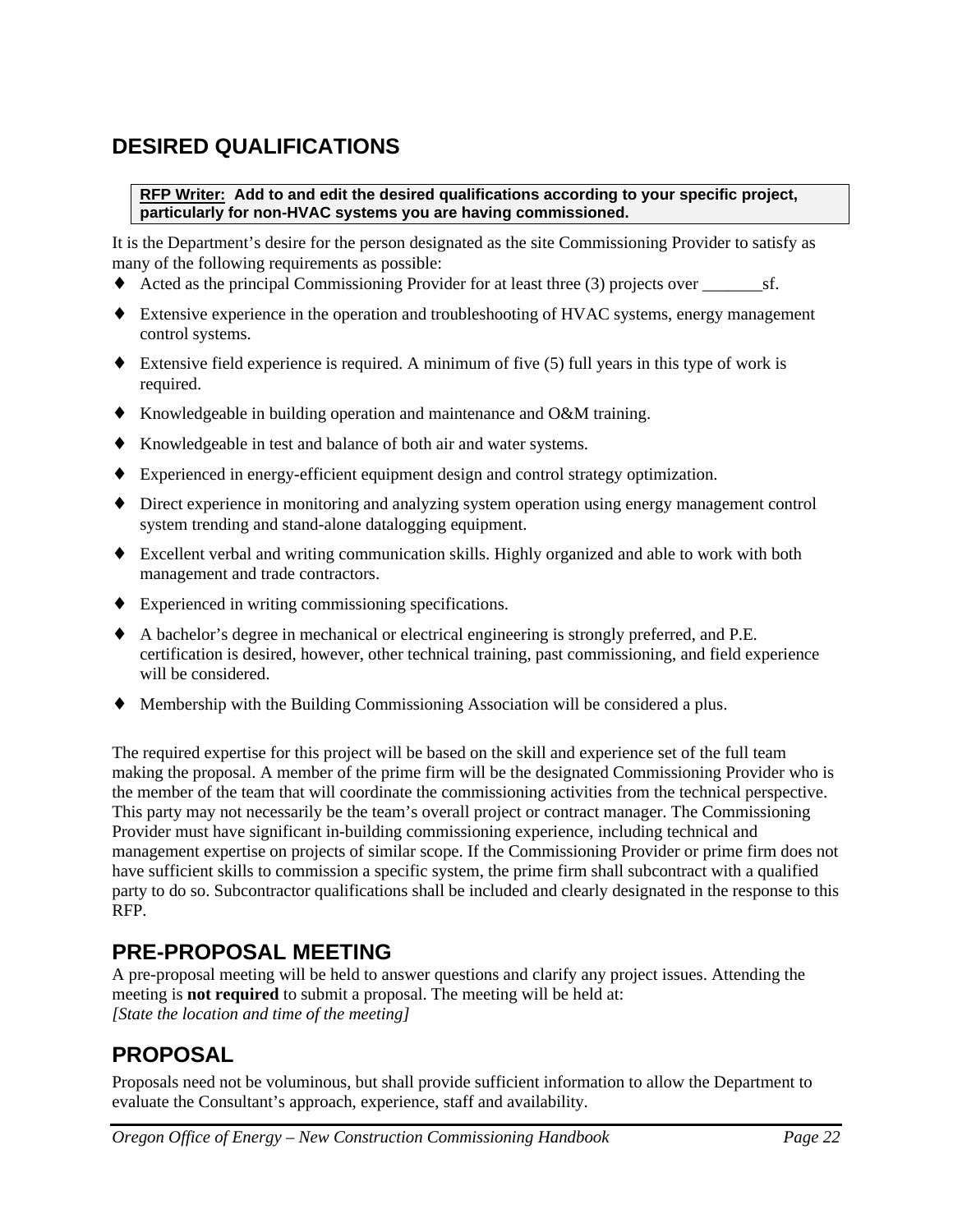The proposer shall:

- 1. Limit their proposal to 15 single-sided pages, including graphics. A letter of introduction, section dividers, detailed resumes and the sample work products of item five below are not included in this limit.
- 2. Have the proposal signed by an officer of the proposing firm with the authority to commit the firm.
- 3. Fill out the attached *Commissioning Firm Experience* form and the *Commissioning Task Listing* form (Exhibits 2 and 3) for each firm on the team. List no more than four projects in Exhibit 3.
- 4. Provide an organization chart for managing and executing this contract.
- 5. List the individual(s) who will serve as the Commissioning Provider for the design phase and for the construction phase of the contract (they may be different people). Describe his or her relevant qualifications and experience. This information is required in addition to any resumes the proposer submits.
- 6. Provide resumes for key staff and subconsultants. The resumes shall include specific information about expertise in commissioning tasks, (e.g. design reviews, specification writing, commissioning management, troubleshooting, test writing, test execution, energy management, etc.).
- 7. Briefly describe relevant experience of the proposer's team in the following areas. List each party's involvement.
	- a) projects similar to this one;
	- b) traditional test and balance;
	- c) O&M experience;
	- d) energy-efficient equipment design and control strategy optimization;
	- e) building simulation;
	- f) life cycle costing;
	- g) experience in sustainable design;
	- h) project and construction management; and
	- i) system design (specify).

#### **RFP Writer: Add or delete items in the above list for areas that you want the commissioning provider to provide specific task work.**

- 8. Describe your proposed approach to managing the project expertly and efficiently, including distribution of tasks, travel, duration of which staff will be on site during what periods of time, etc. Describe what approach you will take to integrate the commissioning into the normal design and construction process in order to minimize potential time delays. Describe what you will do to foster teamwork and cooperation from contractors and design team and what you will do to minimize adversarial relationships. Describe how you intend to determine the appropriate level of commissioning effort for the various systems and equipment.
- 9. As an attachment, provide the following work products that members of the proposer's team wrote. List the team member who actually wrote the document and the projects on which they were used. Work from the designated Commissioning Provider is preferred.
	- a) commissioning plan that was executed (the process part of the plan);
	- b) commissioning specifications; and
	- c) an actual functional test procedure form that was executed.

#### **RFP Writer: If this is a fixed lump sum proposal for the work, include the following paragraph, otherwise delete it.**

10. Provide a fixed, lump sum total cost to accomplish the work. Use the budget table format below to provide a cost breakdown. Also provide an hourly rate for each team member for work that may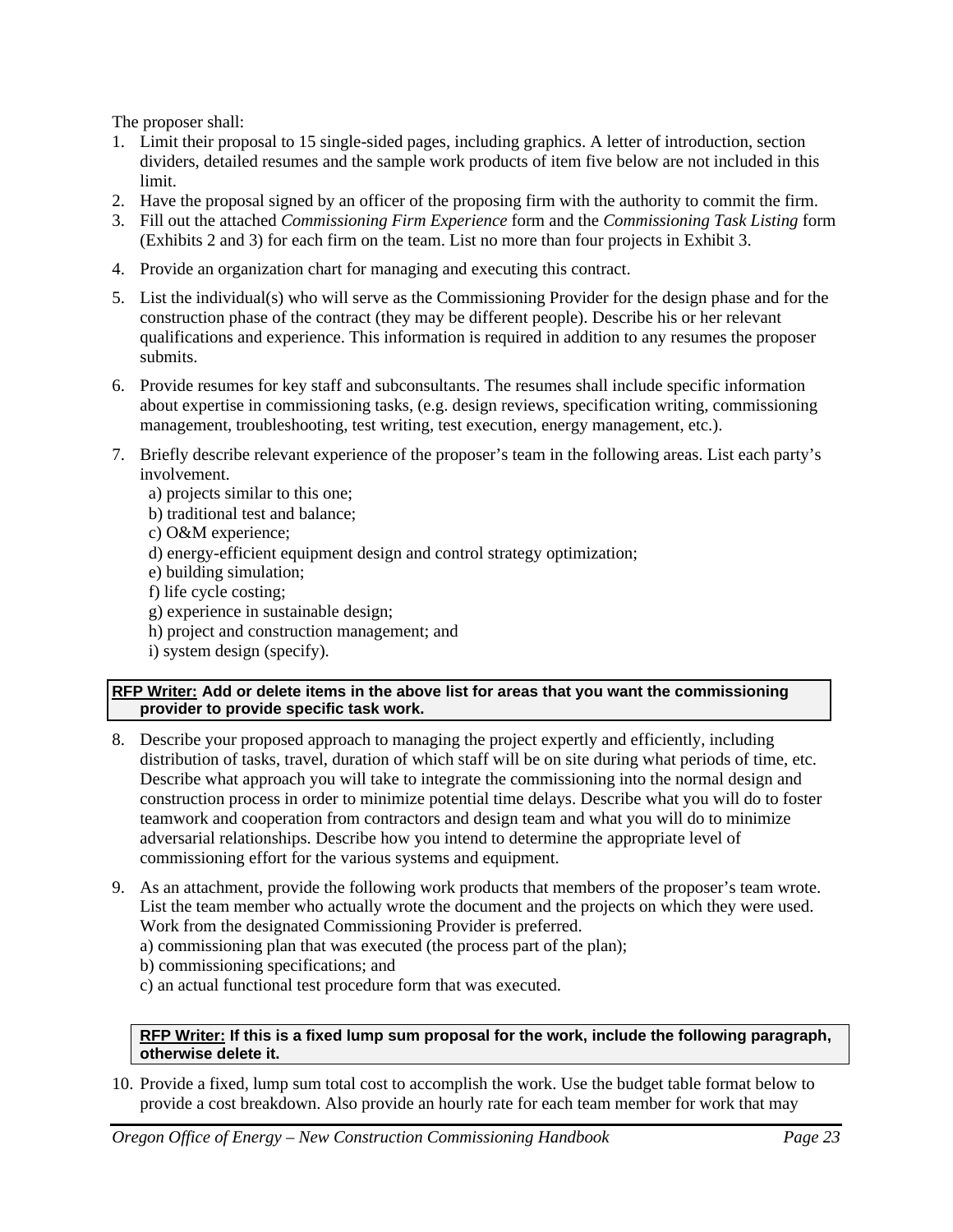exceed the scope. For each phase, provide the percentage level of effort for each primary team member.

**RFP Writer: If this is a request for qualifications with a rate proposal, include the following paragraph, otherwise delete it.**

11. This project will be set up on a time-and-materials basis. Provide both an *estimated* total fee to accomplish the work and an hourly rate for each team member, along with rates and fees for all other costs that the Department could incur from the proposer in this contract (travel, mileage, per diem, communications, etc.). For each phase, provide the percentage level of effort for each of the primary team members.

**RFP Writer: It is normally not appropriate to ask for a fixed budget figure for construction phase commissioning until the plans and specifications are nearing completion. However, if this RFP is sent out in early to mid-design, ask for budget details in the table below of the Pre-Design and Design Phase tasks only and include the following paragraph. Also, in the budget table delete all but one line for the total Construction phase budget.**

**Otherwise, if the commissioning project was started late in or after design, delete the following paragraph.**

12. The Department desires a cost proposal with a budget breakdown for the Pre-Design and Design Phase commissioning tasks. For planning purposes, the proposer must also provide a cost estimate range for the Construction and Warranty Phase tasks using the form below.

**RFP Writer: If the RFP was sent out near the end of, or after the design phase, delete the Pre-Design and Design tasks that are not going to be done from the budget table below.**

13. Provide a proposed dollar budget to complete this scope of work in the following format. All task amounts include associated meetings, progress reports and direct costs (travel, etc.).

The respondent must submit three (3) copies of the proposal, each signed by an authorized representative of the firm. Facsimiles will not be accepted. Proposals must be submitted to arrive no later than close of business, **5:00 p.m**. on **\_\_\_\_\_\_\_\_\_\_\_\_, \_\_\_\_\_** to:

 *[State the address, contact person, telephone number, fax number, e-mail address]*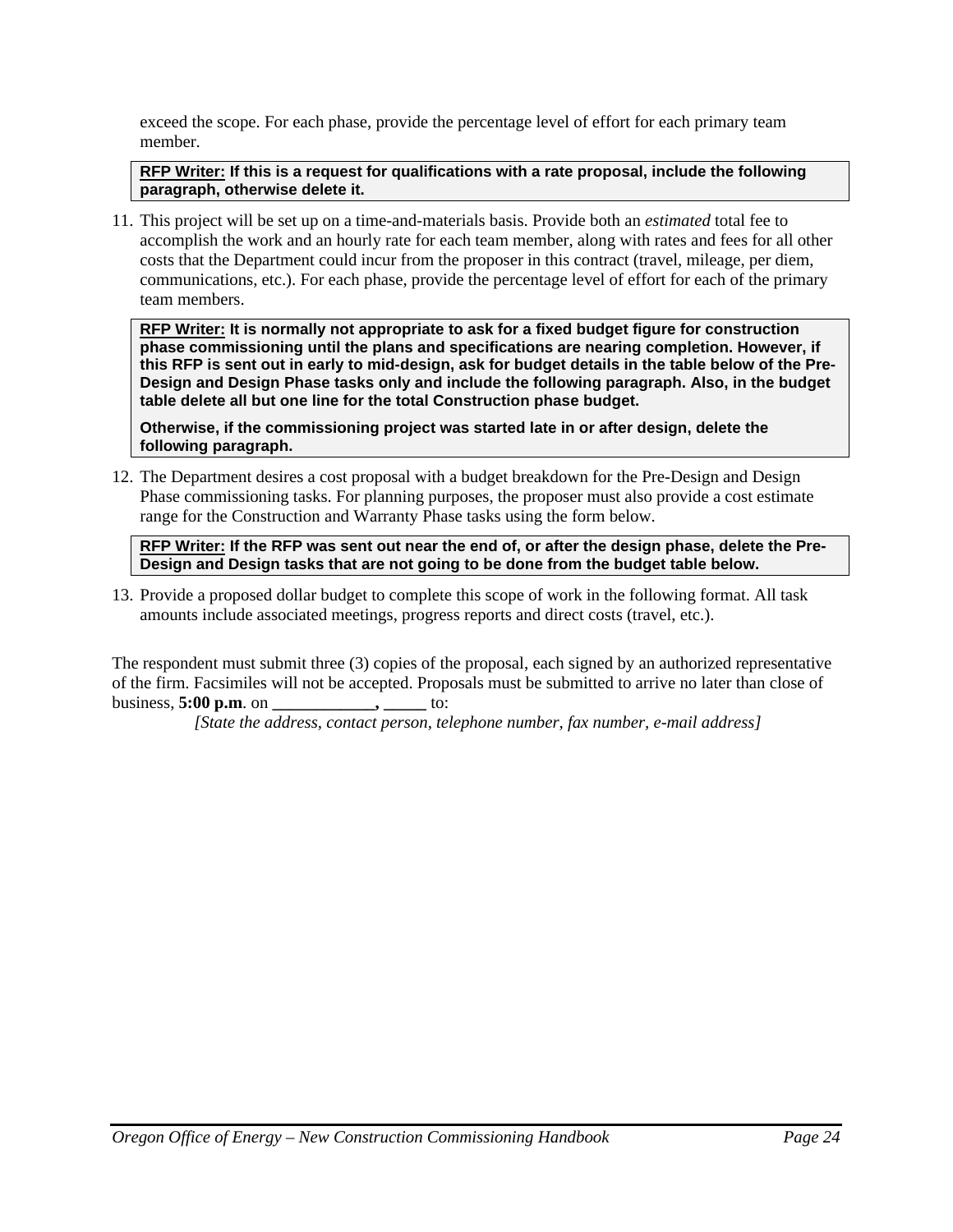#### **Budget**

|   | <b>Task</b>                                                      | <b>Budget</b> (\$) |
|---|------------------------------------------------------------------|--------------------|
|   | <b>Pre-Design and Design</b>                                     |                    |
|   | Develop or review Owner's Project Requirements (per scope)       |                    |
| 2 | Design documents reviews of plans, specifications; narratives    |                    |
| 3 | Commissioning plan, specification development and bid meeting    |                    |
| 4 | Other                                                            |                    |
|   | <b>Subtotal</b>                                                  |                    |
|   | <b>Construction</b>                                              |                    |
|   | Commissioning plan and submittal reviews                         |                    |
| 2 | Construction checklists; observation of installation and startup |                    |
| 3 | Functional test writing                                          |                    |
| 4 | Functional test execution and documentation                      |                    |
| 5 | O&M manual review and training review                            |                    |
| 6 | <b>Compilation of Commissioning Record</b>                       |                    |
|   | <b>Systems Manual development</b>                                |                    |
| 8 | Other                                                            |                    |
|   | <b>Subtotal</b>                                                  |                    |
|   | <b>Warranty Period</b>                                           |                    |
|   | Seasonal testing                                                 |                    |
|   | Near-warranty end review                                         |                    |
|   | <b>Subtotal</b>                                                  |                    |
|   | <b>Total</b>                                                     |                    |
|   |                                                                  |                    |

# **SELECTION PROCESS**

Department staff shall review all proposals and select and rank the \_\_\_\_\_\_\_\_ most qualified Consultants. The selection and ranking shall be based on the following criteria:

- Proposed approach to the project.
- ♦ Past experience in performing similar projects.
- ♦ Expertise of the team in performing the services required by the project.
- ♦ Fee proposal
- ♦ \_\_\_\_\_\_\_\_\_\_\_\_\_\_\_\_\_\_\_\_\_\_\_\_\_\_\_\_\_\_\_\_\_\_\_\_\_\_\_\_\_\_\_\_\_\_\_\_\_\_\_\_\_.

The Department will negotiate/interview with the highest ranked Consultant on the tasks, staffing, schedule and fee proposal. Negotiations may be formally terminated if they fail to result in a contract within a reasonable time period. Negotiations will then ensue with the second ranked Consultant, and if necessary, the third ranked Consultant. If the second and third round of negotiations fail to result in a contract within a reasonable time period, the solicitation may be formally terminated.

# **CHANGE IN PERSONNEL**

If the commissioning firm's personnel or subconsultants change for this project, the Department must review and approve the replacement personnel, in advance. The replacement personnel shall have, at minimum, equivalent qualifications as the original personnel.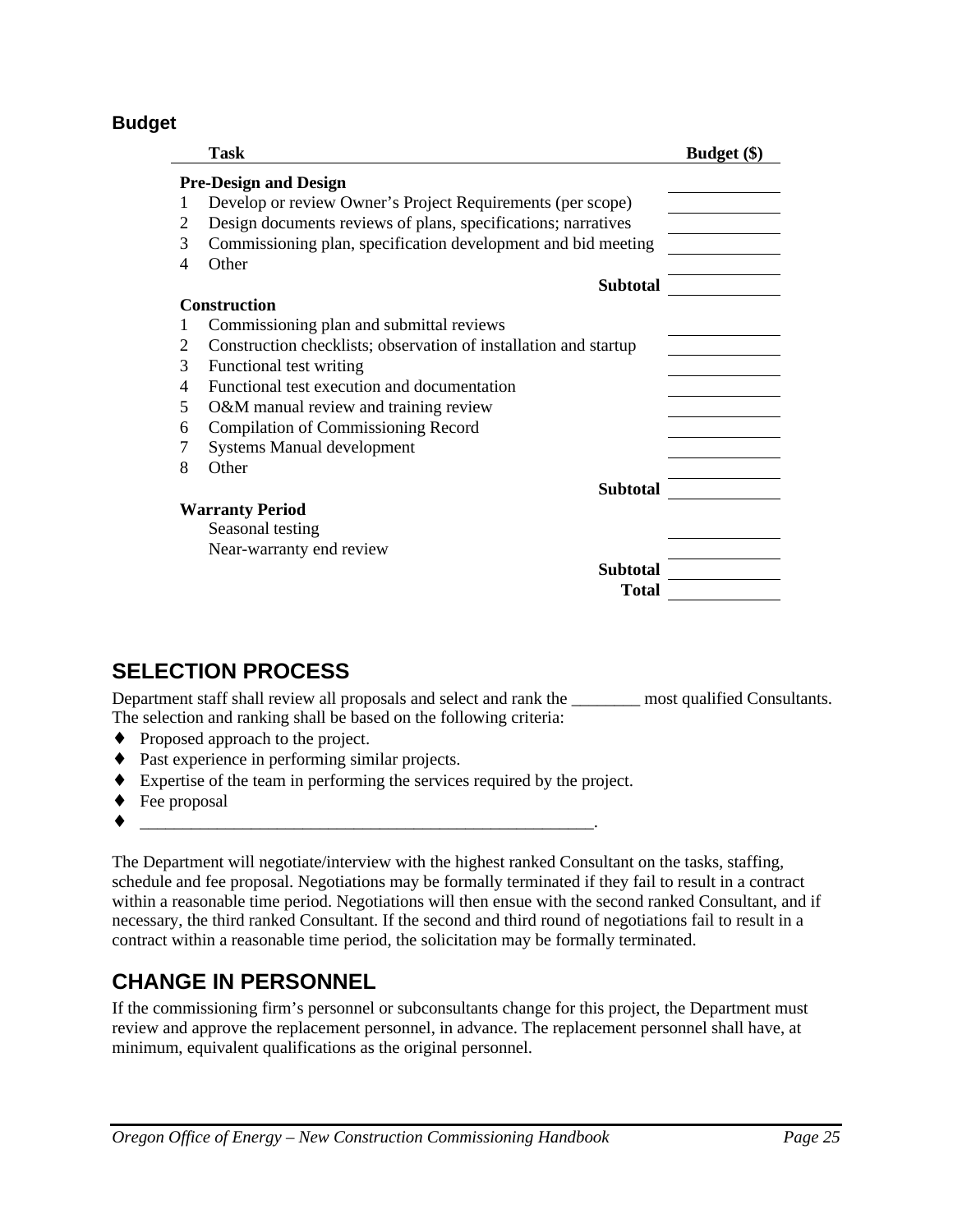# **EXHIBIT 1 FOCUSED DESIGN REVIEW SCOPE**

#### **RFP Writer: Check the areas for which you want the commissioning firm to provide input.**

The commissioning provider will perform a review of the design documents for the following issues at the phases checked for each system commissioned.

| SD: Schematic Design Review      | DD: Design Development Review    |
|----------------------------------|----------------------------------|
| CD1: Contract Document Review #1 | CD2: Contract Document Review #2 |

Key: SD: Schematic Design Review DD: Design Development Review

| <b>Design Area</b>                           | <b>Review Description</b>                                                                                                                                                                                                                          | <b>SD</b> | <b>DD</b> | CD1 | CD2 |
|----------------------------------------------|----------------------------------------------------------------------------------------------------------------------------------------------------------------------------------------------------------------------------------------------------|-----------|-----------|-----|-----|
| Design narrative and<br>design basis         | Ensure that design narrative and basis of design are clear,<br>complete, and meet the original Owner's Project Requirements                                                                                                                        |           |           |     |     |
| Commissioning<br>facilitation                | Review to facilitate effective commissioning (see Exhibit 2).<br>(sufficient accessibility, test ports, monitoring points, etc.)                                                                                                                   |           |           |     |     |
| <b>Energy efficiency</b>                     | Review for adequacy of the effectiveness of building layout and<br>efficiency of system types and components for building shell,<br>HVAC systems and lighting systems.                                                                             |           |           |     |     |
| Control system &<br>control strategies       | Review __HVAC, __lighting, __fire control, __emergency<br>power, __security control system, strategies and sequences of<br>operation for adequacy and efficiency.                                                                                  |           |           |     |     |
| <b>Operations</b> and<br>maintenance $(O&M)$ | Review for effects of specified systems and layout toward<br>facilitating O&M (equipment accessibility, system control, etc.).                                                                                                                     |           |           |     |     |
| <b>Indoor</b><br>environmental<br>quality    | Review to ensure that systems relating to __thermal, __visual,<br>acoustical, ___ air quality comfort, ___ air distribution<br>maximize comfort and are in accordance with the Owner's Project<br>Requirements. (See Exhibit 3 for IAQ checklist). |           |           |     |     |
| <b>O&amp;M</b> documentation                 | Verify adequate building O&M documentation requirements.                                                                                                                                                                                           |           |           |     |     |
| <b>Training</b>                              | Verify adequate operator training requirements.                                                                                                                                                                                                    |           |           |     |     |
| Commissioning<br>specifications              | Verify that bid documents adequately specify building<br>commissioning, including testing requirements by equipment type.                                                                                                                          |           |           |     |     |
| Department's design<br>guideline or standard | Verify that the design complies with the owner's own design<br>guideline or standard.                                                                                                                                                              |           |           |     |     |
| Environmental<br>sustainability              | Review to ensure that the ___building materials, ___landscaping,<br>use of water, ___waste management create less of an impact on<br>the environment and are in accordance with Owner's Project<br>Requirements.                                   |           |           |     |     |
| <b>Mechanical</b>                            | Review the mechanical concepts/design for enhancements.                                                                                                                                                                                            |           |           |     |     |
| <b>Electrical</b>                            | Review the electrical concepts/systems for enhancements.                                                                                                                                                                                           |           |           |     |     |
| <b>Envelope</b>                              | Review envelope design and assemblies for thermal and water<br>integrity, moisture vapor control and assembly life.                                                                                                                                |           |           |     |     |
| <b>Structural</b>                            | Review the structural concepts/design for enhancements.                                                                                                                                                                                            |           |           |     |     |
| <b>Functionality</b>                         | Ensure the design maximizes the functional needs of the occupants.                                                                                                                                                                                 |           |           |     |     |
| Life cycle costs                             | Perform a life cycle assessment of the primary competing<br>mechanical systems relative to __energy efficiency, __O&M,<br>IEQ, __functionality, __sustainability.                                                                                  |           |           |     |     |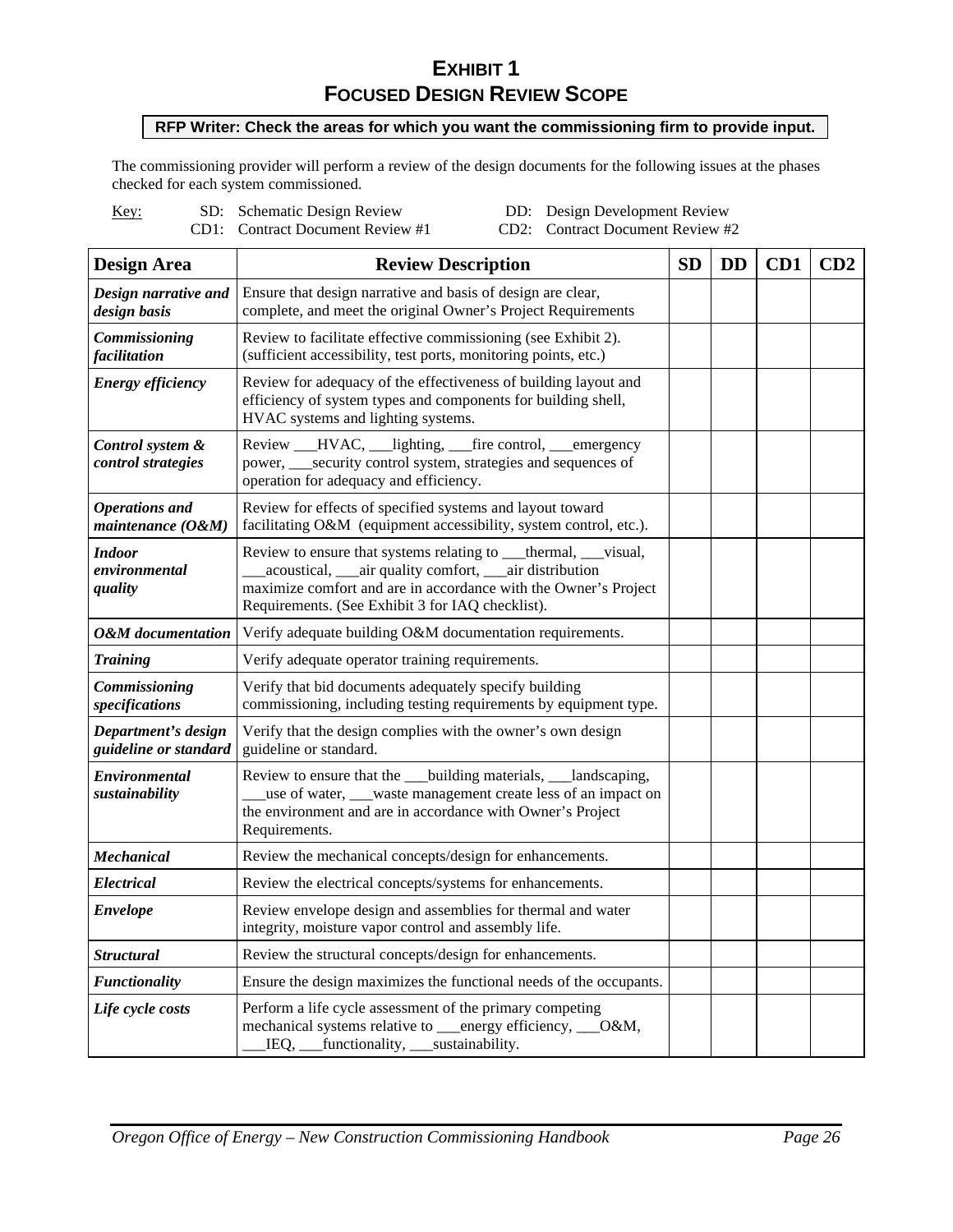## **EXHIBIT 2 COMMISSIONING FIRM EXPERIENCE** FILL OUT A SEPARATE FORM FOR EACH FIRM ON THE TEAM

| Company Name<br><b>Contact Person</b>                                                                                                                                                                                                                                                                                             |                                |   | Title                    |   |                               |
|-----------------------------------------------------------------------------------------------------------------------------------------------------------------------------------------------------------------------------------------------------------------------------------------------------------------------------------|--------------------------------|---|--------------------------|---|-------------------------------|
| <b>Address</b>                                                                                                                                                                                                                                                                                                                    |                                |   | City<br>State/Prov       |   | Zip/Postal Code               |
| Telephone                                                                                                                                                                                                                                                                                                                         |                                |   | Fax                      |   | E-Mail                        |
|                                                                                                                                                                                                                                                                                                                                   | <b>Description of Business</b> |   |                          |   |                               |
|                                                                                                                                                                                                                                                                                                                                   |                                |   |                          |   |                               |
|                                                                                                                                                                                                                                                                                                                                   |                                |   |                          |   |                               |
|                                                                                                                                                                                                                                                                                                                                   |                                |   |                          |   |                               |
|                                                                                                                                                                                                                                                                                                                                   |                                |   |                          |   | %                             |
|                                                                                                                                                                                                                                                                                                                                   |                                |   |                          |   | years                         |
|                                                                                                                                                                                                                                                                                                                                   |                                |   |                          |   | projects                      |
|                                                                                                                                                                                                                                                                                                                                   |                                |   |                          |   |                               |
| ⊔                                                                                                                                                                                                                                                                                                                                 | Pkg. or split HVAC             | ⊔ | Daylighting              | ❏ | Commercial refrigeration      |
| ⊔                                                                                                                                                                                                                                                                                                                                 | Chiller system                 | ❏ | Electrical, general      | □ | Telecommunications            |
| ❏                                                                                                                                                                                                                                                                                                                                 | Boiler system                  | ❏ | Electrical, emerg. power | ❏ | <b>Thermal Energy Storage</b> |
| ❏                                                                                                                                                                                                                                                                                                                                 | Energy Mgmt. Sys.              | ❏ | Envelope                 | □ | Labs & Clean Rooms            |
|                                                                                                                                                                                                                                                                                                                                   | Variable Freq. Drives          | ❏ | Fire/Life Safety         | ❏ |                               |
| ◻                                                                                                                                                                                                                                                                                                                                 | <b>Lighting Controls</b>       | ❏ | Plumbing                 |   |                               |
| <b>Commissioning Activities</b><br>Percentage of overall business devoted to commissioning services<br>How long has the firm offered commissioning services<br>Average number of commissioning projects performed each year:<br>Systems or technologies for which firm has provided commissioning services (check all that apply) |                                |   |                          |   |                               |

*Number of registered engineers on staff who have directed commissioning projects: \_\_\_\_\_\_*

*The firm has provided commissioning services in the following: (check all that apply)*

|           | <b>Building Sector</b>     | <b>New Construction</b><br><b>Major Renovation</b> | <b>Existing Building</b><br>Tune-up | Equipment<br><b>Replacement</b> |
|-----------|----------------------------|----------------------------------------------------|-------------------------------------|---------------------------------|
|           | Office or retail           |                                                    |                                     |                                 |
| ٠         | Grocery                    |                                                    |                                     |                                 |
|           | Hospitals                  |                                                    |                                     |                                 |
|           | Laboratories               |                                                    |                                     |                                 |
| $\bullet$ | Schools or universities    |                                                    |                                     |                                 |
| ٠         | Industrial / Manufacturing |                                                    |                                     |                                 |
| ٠         | Special purpose-prisons,   |                                                    |                                     |                                 |
|           | museums, libraries, etc.   |                                                    |                                     |                                 |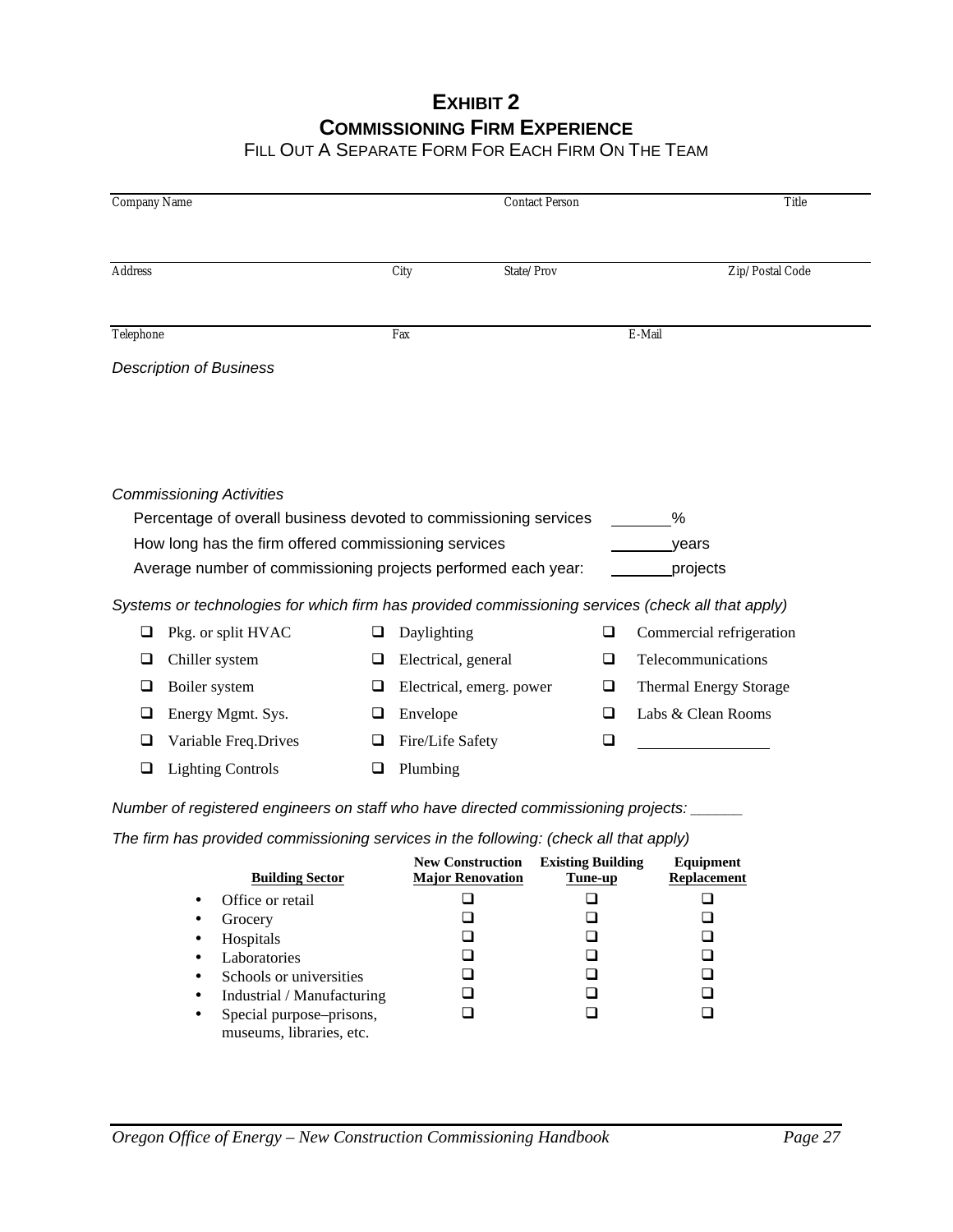**EXHIBIT 3 COMMISSIONING TASK EXPERIENCE LISTING ON SIMILAR PROJECTS**

FILL OUT A SEPARATE FORM FOR EACH FIRM ON THE TEAM

| KEY: | Design Review: Reviewed design and provided comment during design phase  | Data/Trending: Used data loggers or EMS trend logs for testing             |
|------|--------------------------------------------------------------------------|----------------------------------------------------------------------------|
|      | Cx Plan: Wrote the commissioning plan                                    | Training: Developed or approved staff training                             |
|      | Specifications: Wrote commissioning specifications for construction team | Review O&Ms: Reviewed completed O&M manuals                                |
|      | Funct. T. Plans: Wrote functional test procedures                        | CP in firm: Commissioning provider was part of the firm                    |
|      | Witnessed FT: Witnessed and documented functional tests                  | Supervised CP: Supervised commissioning provider subconsultant to the firm |
|      | Hands-on Tests: Performed functional tests (hands-on)                    | Worked w/CP: Worked with a commissioning provider hired by others          |
|      |                                                                          |                                                                            |

|                                                                     |                                                                |                                                                                                  |                                                                           | (Enter "X" if by own firm, "S" if by subconsultant) |                                      |                |                 |                   |                |                |          |             |                    |               |             |
|---------------------------------------------------------------------|----------------------------------------------------------------|--------------------------------------------------------------------------------------------------|---------------------------------------------------------------------------|-----------------------------------------------------|--------------------------------------|----------------|-----------------|-------------------|----------------|----------------|----------|-------------|--------------------|---------------|-------------|
|                                                                     |                                                                |                                                                                                  |                                                                           |                                                     | <b>Commissioning Tasks Performed</b> |                |                 | <b>Management</b> |                |                |          |             |                    |               |             |
| Project Name,<br>Date<br><b>Bldg Size &amp; Type</b><br>(New/Exist) | City & State<br><b>Owner Contact</b><br><b>Title and Phone</b> | Name & Role of Persons(s)<br><b>Assigned to Project by Firm</b><br>(identify any subconsultants) | <b>Systems Commissioned</b><br>(Identify if tested by<br>subsconsultants) | Design Review                                       | $Cx$ Plan                            | Specifications | Funct. T. Plans | Witnessed FT      | Hands-on Tests | Data/Trendings | Training | Review O&Ms | ${\bf CP}$ in firm | Supervised CP | Worked w/CP |
|                                                                     |                                                                |                                                                                                  |                                                                           |                                                     |                                      |                |                 |                   |                |                |          |             |                    |               |             |
|                                                                     |                                                                |                                                                                                  |                                                                           |                                                     |                                      |                |                 |                   |                |                |          |             |                    |               |             |
|                                                                     |                                                                |                                                                                                  |                                                                           |                                                     |                                      |                |                 |                   |                |                |          |             |                    |               |             |
|                                                                     |                                                                |                                                                                                  |                                                                           |                                                     |                                      |                |                 |                   |                |                |          |             |                    |               |             |
|                                                                     |                                                                |                                                                                                  |                                                                           |                                                     |                                      |                |                 |                   |                |                |          |             |                    |               |             |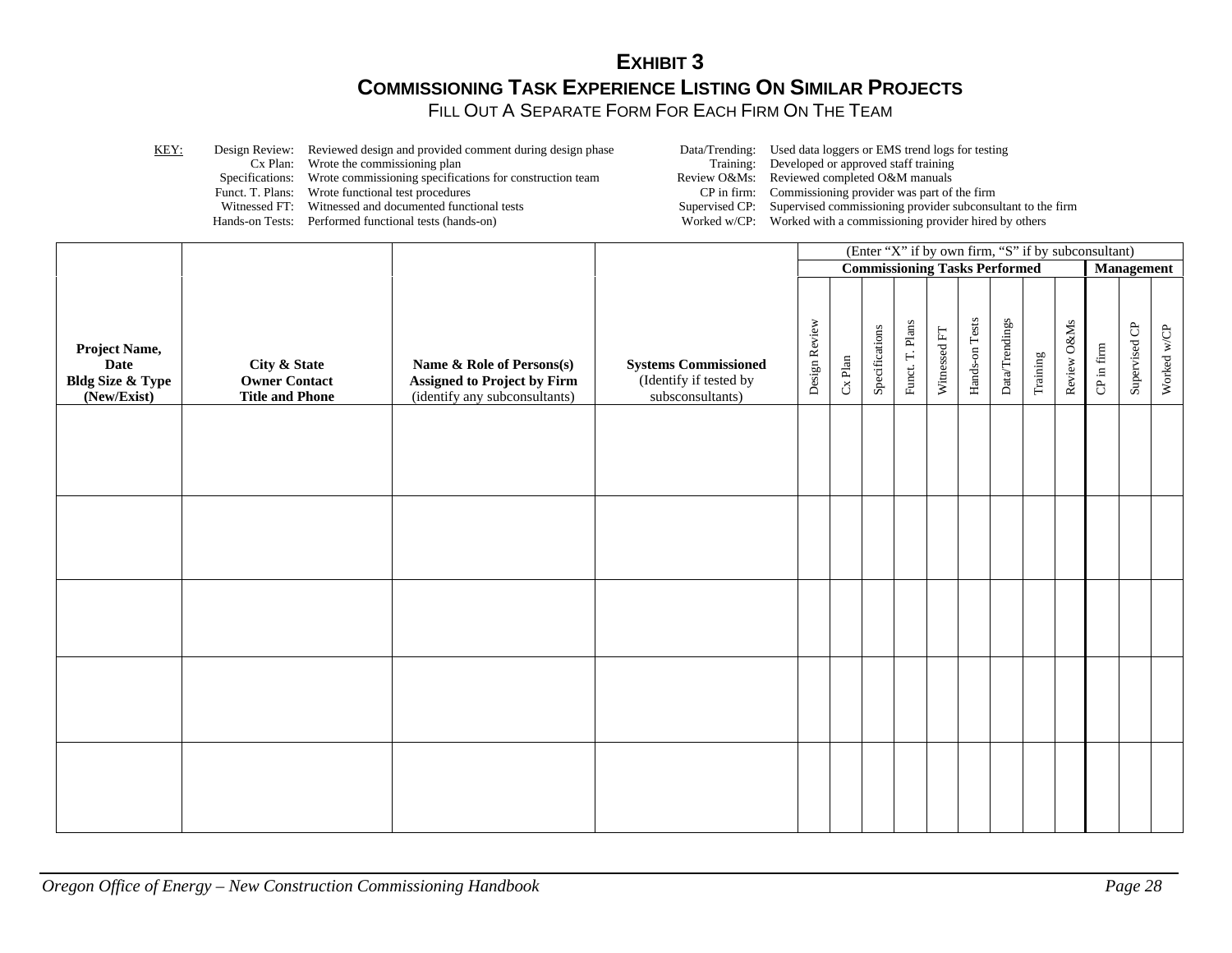# **Appendix 2**

## **Resources**

# **Available Sources for Major Commissioning Information**

### *Procedural Guidelines, Specifications and Functional Tests* Last Updated: 9/12/00

\* Denotes documents available on electronic disk. *[RCX]* = dedicated solely to retrocommissioning; *[rcx] =* contains some data on, retro-commissioning.

D = for design phase, C = for construction phase. All CAPS denotes document is more comprehensive than lower case.

| <b>Source</b>                                                                                                                                                                                                                | Guide-<br>lines     | Guide<br><b>Specs</b>      | <b>Sample</b><br><b>Tests</b> |
|------------------------------------------------------------------------------------------------------------------------------------------------------------------------------------------------------------------------------|---------------------|----------------------------|-------------------------------|
| Appendix VII Idaho New Building Commissioning Guidelines. State of Idaho, 2000.<br>Available at: http://www2.state.id.us/adm/pubworks/archengr/commgl97.htm                                                                  | <b>YES</b>          | N <sub>o</sub>             | N <sub>o</sub>                |
| Building Commissioning Assistance Handbook Appendices. Seattle City Light, 1999.<br>(standardized functional test procedures<br>http://www.ci.seattle.wa.us/seattle/light/conserve/business/bdgcoma/cv6_bcam.htm.            | N <sub>0</sub>      | N <sub>o</sub>             | $*YES$                        |
| Procedural Standards for Building Systems Commissioning, National Environmental<br>Balancing Bureau (NEBB), 1999. 301-977-3698                                                                                               | Yes<br>d, c         | Some<br>d, c               | Some                          |
| A Practical Guide for Commissioning Existing Buildings, PECI and Oak Ridge National<br>Labs (ORNL), 1999. NTIS 1-800-553-6847 [RCX]                                                                                          | <b>YES</b>          | N <sub>o</sub>             | N <sub>o</sub>                |
| Model Commissioning Plan and Guide Commissioning Specifications, USDOE/PECI,<br>1997. NTIS: # DE 97004564 1-800-553-6847. http://www.peci.org/cx/mcpgs.html.                                                                 | *Some<br>D, c       | *YES<br>D, C               | $*YES$                        |
| Building Commissioning Guide, U.S. GSA. & USDOE, 1995, revised in 1998 (Ver. 2.2).<br>Ver. 1 by Enviro-Management & Research, Inc. Version 2.2 available on the web:<br>http://www.eren.doe.gov/femp/techassist/bldguide.pdf | *Yes<br>D, C        | N <sub>o</sub>             | N <sub>o</sub>                |
| The HVAC Commissioning Process, ASHRAE Guideline 1-1996, 1996. ASHRAE<br>Publications Dept., 1791 Tullie Circle, NE, Atlanta, GA 30329.                                                                                      | Yes<br>d, C         | Some<br>d, c               | N <sub>0</sub>                |
| The Building Commissioning Handbook, The Association of Higher Education Facilities<br>Officers (APPA), written by John Heinz and Rick Casault, 1996. APPA, 1643 Prince<br>Street, Alexandria, VA 22314.                     | <b>YES</b><br>d, C  | <b>YES</b><br>$\mathsf{C}$ | N <sub>o</sub>                |
| Beyond Lighting DSM: Life After Green Lights, Montgomery Co., MD, 1995. [RCX]<br>Existing building commissioning case study with sample process and detailed<br>procedures. 70 pgs. 301-217-6000.                            | Yes                 | N <sub>o</sub>             | Yes                           |
| Engineering and Design Systems Commissioning Procedures, U.S. Army Corps of<br>Engineers, 1995 (ER 1110-345-723). Dept. of the Army, U.S. Army Corps of<br>Engineers, Washington, DC 20314-1000.                             | Some<br>d, c        | Some<br>d, c               | N <sub>o</sub>                |
| Commissioning Specifications, C-2000 Program, Canada, 1995. C-2000 Program,<br>Energy Mines & Resources, Energy Efficiency Division, 7th Floor, 580 Booth St.,<br>Ottawa, Ontario, Canada K1A 0E4.                           | N <sub>o</sub>      | $*YES$<br>$\mathsf{C}$     | N <sub>o</sub>                |
| Model Construction Document Specifications and A/E Services Contract Clauses.<br>Bonneville Power Administration/John Heinz, U. of WA, 1995. 503-230-7334. Also<br>available on the Univ. of Washington web site below.      | N <sub>o</sub>      | *YES<br>$\mathcal{C}$      | Some                          |
| Commissioning Guidelines, Instructions for Architects & Engineers, State of WA., 1995.<br>Dept. of General Admin., Div. of Engin. & Arch., (360) 902-7272.                                                                   | Yes<br>d, c         | N <sub>o</sub>             | No                            |
| Commissioning of HVAC Systems, seminar/workshop training materials, Univ. of<br>Wisconsin, Madison, 1994. 800-462-0876 or 608-262-2061                                                                                       | Some<br>$\mathbf C$ | Some<br>$\mathcal{C}$      | Some                          |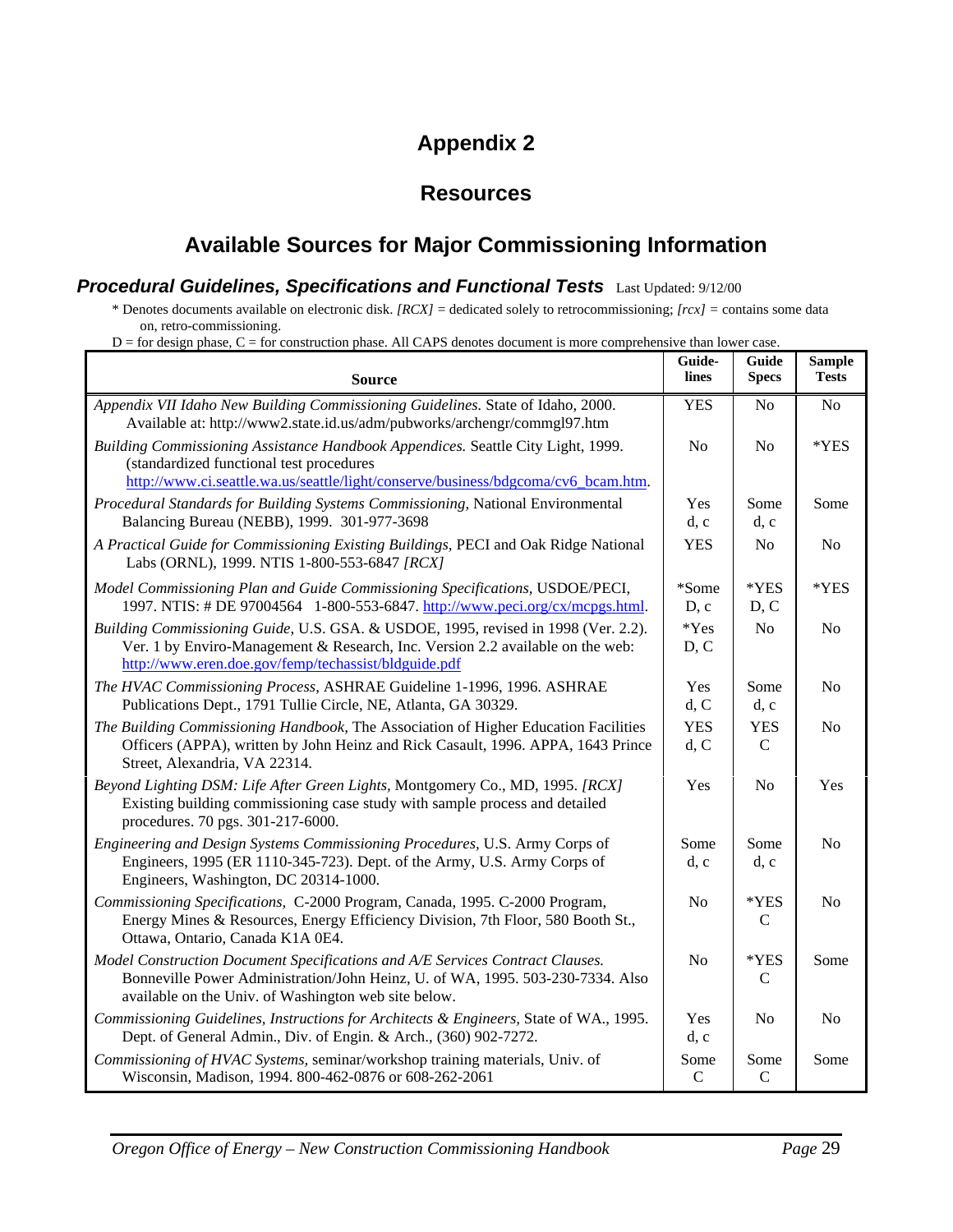| <b>Source</b>                                                                                                                                                                                                                                                                            | Guide-<br>lines        | Guide<br><b>Specs</b> | <b>Sample</b><br><b>Tests</b> |
|------------------------------------------------------------------------------------------------------------------------------------------------------------------------------------------------------------------------------------------------------------------------------------------|------------------------|-----------------------|-------------------------------|
| Laboratory HVAC Systems: Design, Validation and Commissioning, ASHRAE<br>collection of 11 papers, 1994. And,                                                                                                                                                                             | Yes<br>$\mathcal{C}$   | N <sub>0</sub>        | No                            |
| Commissioning Smoke Management Systems, ASHRAE Guideline 5-1994. ASHRAE<br>Publications Dept., 1791 Tullie Circle, NE, Atlanta, GA 30329.                                                                                                                                                | Yes<br>d, c            | N <sub>0</sub>        | No                            |
| Standard HVAC Control Systems Commissioning and Quality Verification User Guide,<br>U.S. Army Const. Engineering Research Labs, 1994. Facilities Engineering<br>Applications Program, U.S. Army Engineering and Housing Support Center, Ft.<br>Belvoir, VA 22060-5516. FEAP-UG-GE-94/20. | N <sub>0</sub>         | N <sub>0</sub>        | Yes                           |
| Contractor Quality Control and Commissioning Program-Guidelines and Specification,<br>Montgomery Co. Gov., St of Maryland, 1993. 301-217-6071.                                                                                                                                           | $*Yes$<br>$\mathbf{C}$ | *YES<br>C             | *Some                         |
| HVAC Systems Commissioning Manual, Sheet Metal and Air Conditioning Contractors'<br>National Association (SMACNA), 1993. SMACNA, 4201 Lafayette Center Dr.,<br>Chantilly, VA 22021.                                                                                                      | Yes<br>$\mathbf c$     | Some<br>$\mathbf{C}$  | Some                          |
| Commissioning Guide, Public Works Canada, Western Region, 1993.<br>403-497-3770.                                                                                                                                                                                                         | Some<br>d, c           | Yes<br>d, C           | N <sub>0</sub>                |
| Guide Specification for Military Construction-Commissioning of HVAC Systems, Dept.<br>of the Army, U.S. Army Corps of Engineers, 1993. Washington, DC 20314-1000                                                                                                                         | N <sub>0</sub>         | *Some<br>$\mathbf{C}$ | $*YES$                        |
| Building Commissioning Guidelines, Bonneville Power Administration/PECI, 1992. 503-<br>230-7334.                                                                                                                                                                                         | <b>YES</b><br>d, C     | Some<br>$\mathbf{C}$  | Some                          |
| HVAC Functional Inspection and Testing Guide, U.S. Dept. of Commerce and the<br>General Services Administration, 1992. NTIS: 800-553-6847.                                                                                                                                               | N <sub>o</sub>         | N <sub>0</sub>        | <b>YES</b>                    |
| Thermal Energy Storage (TES) Commissioning Guidelines, California Institute for<br>Energy Efficiency, San Diego State University, 1991. San Diego State University,<br>Energy Engineering Institute, San Diego, CA 92182.                                                                | Yes<br>$\mathcal{C}$   | N <sub>0</sub>        | Yes                           |
| AABC Master Specification, Associated Air Balance Council. (Primarily for how the<br>TAB fits into the commissioning process) AABC National Hdqrs, 202-737-0202.                                                                                                                         | N <sub>o</sub>         | $*{\rm Yes}$<br>d, C  | N <sub>0</sub>                |

## *Commissioning Overviews and Case Studies*

*Building Commissioning: The Key to Quality Assurance.* USDOE Rebuild America / PECI., 1998. *[RCX]* Commissioning retrofits and existing buildings: overview, process and case studies. 68 pgs. 1-800-363-3736.

*Beyond Lighting DSM: Life After Green Lights,* Urban Consortium Energy Task Force of Public Technologies, Submitted by Montgomery County Government, MD, Div. of Facilities and Services, 1998. Existing building commissioning case study with sample process and detailed procedures. 70 pgs. 301-217- 6000.

*Commissioning For Better Buildings in Oregon.* Oregon Office of Energy / PECI, 1997. *[rcx]* New construction overview, benefits, process and case studies. 44pgs. (see web site below).

*What Commissioning Can Do For Your Building.* PECI, 1997. *[rcx]*

Commissioning overview and report of 175 building case studies. 12pgs. 503-248-4636.

*Commissioning Four New Science Laboratory Buildings* (U. of WA). Bonneville Power Admin. / Phoebe Caner, 1997.

Commissioning case studies with detailed "lessons learned" information in all sections. ~70 pgs. 503-230-7334.

*Commissioning the Physics/Astronomy Building Control System* (U. of WA). Bonneville Power / Phoebe Caner, 1996*.*

Commissioning case study and report with lessons learned. ~110 pgs. 503-230-7334.

*Four case studies.* Seattle City Light.

http://www.ci.seattle.wa.us/seattle/light/conserve/business/bdgcoma/cv6\_bcam.htm.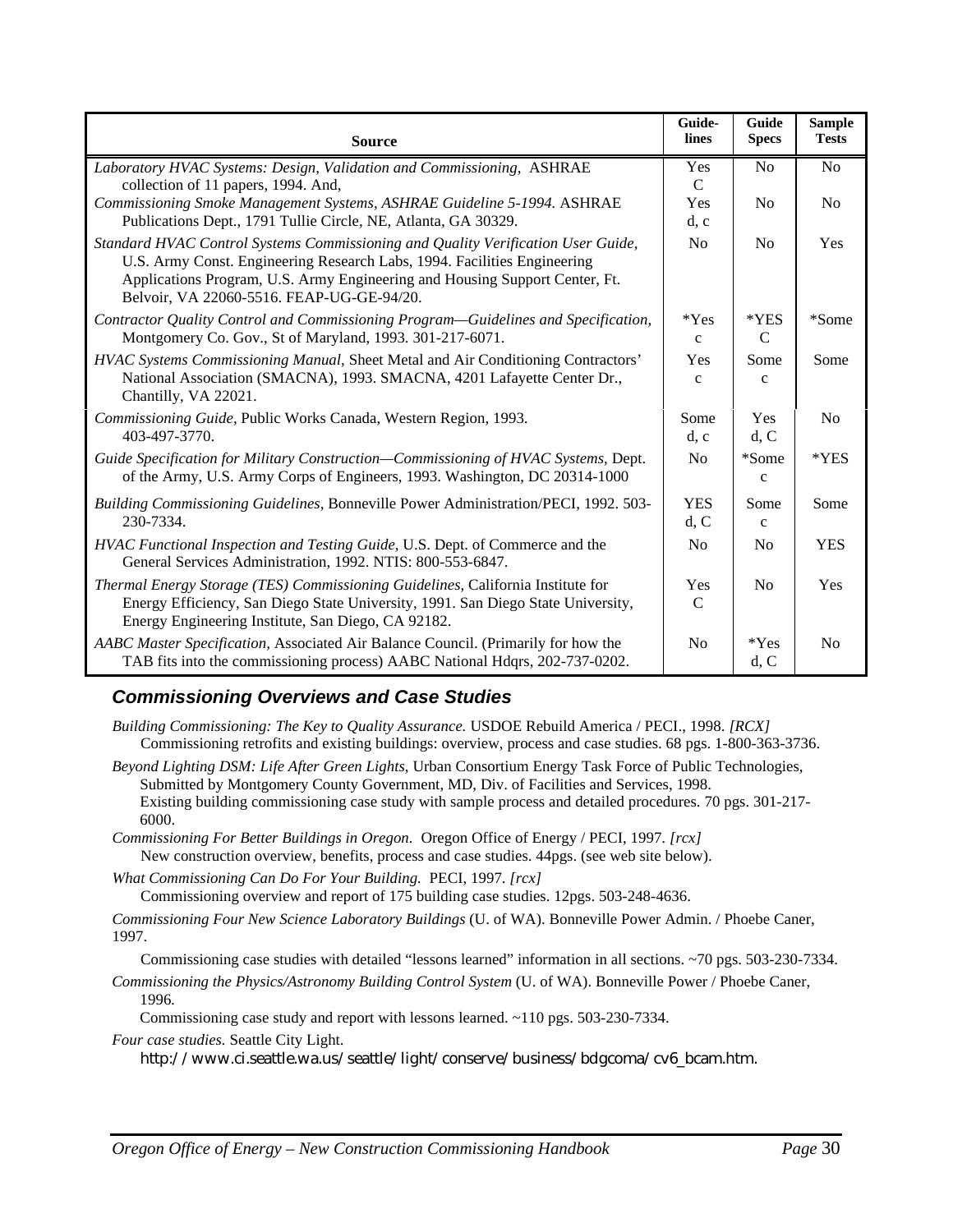# *Web Sites Containing Commissioning Documents*

| <b>Building Commissioning</b><br>Association | http://www.bcxa.org/                                                                         |
|----------------------------------------------|----------------------------------------------------------------------------------------------|
| Florida Design Initiative                    | http://www.state.fl.us/fdi/index.html (ongoing articles & forum)                             |
| National Institute of Health                 | http://des.od.nih.gov/farhad2/Commissioning/nih_cx_guide/ComGuideTitle.htm                   |
| Model Commissioning Guide                    |                                                                                              |
| <b>NEBB</b>                                  | http://www.nebb.org/search.htm (certification program and manuals)                           |
| Oregon Office of Energy                      | http://www.energy.state.or.us/bus/comm/bldgcx.htm (benefits of Cx, case study, the full text |
|                                              | of Commissioning for Better Buildings in Oregon) [rcx]                                       |
| PECI                                         | http://www.peci.org/ (Cx conference announcement, downloadable Model Cx Plan and             |
|                                              | Guide Specifications, Cx information sources, Cx & O&M training locator database)            |
| Texas A&M Energy Systems                     | http://www-esl.tamu.edu/ (retro-commissioning process and software, for purchase) [RCX]      |
| Lab                                          |                                                                                              |
| University of Washington                     | http://depts.washington.edu/fsesweb/fdi/index.html Univ. Cx guide specs distributed          |
|                                              | throughout the specs. Vol's 1-4)                                                             |
| <b>USDOE / FEMP</b>                          | http://www.eren.doe.gov/femp/ (full text of GSA/USDOE Building Commissioning Guide;          |
|                                              | early version of Model Cx Plan and Guide Specifications)                                     |
| <b>USDOE</b>                                 | http://www.eren.doe.gov/ (Links to commissioning doc's. Search on "commissioning.")          |
| Seattle City Light                           | http://www.ci.seattle.wa.us/seattle/light/conserve/business/bdgcoma/cv6_bcam.htm             |
|                                              | (standardized test procedures and case studies)                                              |
| Whole Building Design Guide                  | http://www.wbdg.org/index.htm National Institute of Building Sciences (find                  |
| (NIBS)                                       | commissioning information by searching on "commissioning"                                    |
|                                              |                                                                                              |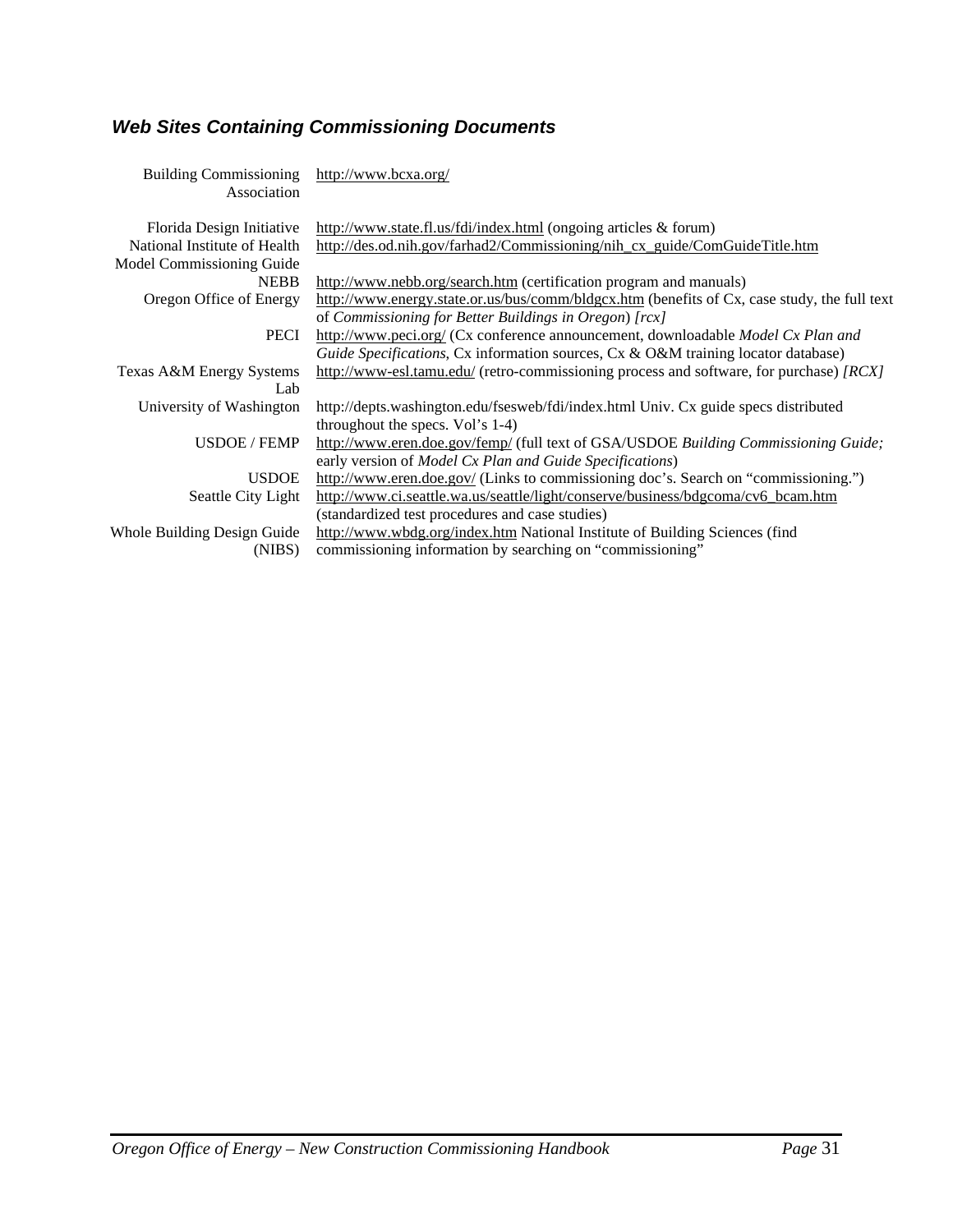# **Appendix 3**

# **Tips For Project Managers For Working With Commissioning Providers**

#### **1) Develop a clear scope of work for the commissioning provider.**

- Make sure the scope is easy to understand
- Make sure that there is sufficient detail
- **2) Read the commissioning specifications and the commissioning plan front to back.**
	- In order to manage the work, you must be familiar with all aspects of the commissioning requirements.
	- Ask questions as needed.
- **3) Give your commissioning provider clear authority (if you hired them).**
	- Give the commissioning provider authority to review documents, procedures and tests and to inspect the installation and operation of equipment. Remember, they are working for you, but are often hand-tied because they do not have any more authority than to "recommend."
- **4) Let the construction team and A/E know you support your commissioning provider.**
	- At meetings, verbally express support for the commissioning provider. The A/E and construction teams may use lack of overt support from you as excuse to not give the commissioning provider their full support.
- **5) Establish clear reporting and paper paths.**
	- Meet with construction team to decide reporting and paper paths. Decide what commissioning documents will go where, and for what purpose (review, information, approval, etc.).
	- Decide what role the commissioning provider will have in normal construction submittals and operation and maintenance manual reviews and who should receive their comments.
- **6) Make sure all change orders, architects supplemental instructions, and requests for information that relate to commissioned equipment are copied to the commissioning provider.**
- **7) Insist on frequent progress reports and updates from the commissioning provider.**
	- Have the commissioning provider provide to you frequent updates on how the commissioning process is going. Keep the commissioning provider thinking ahead.
- **8) Check in periodically to see how the commissioning provider is doing and how you can assist him or her.**
	- The commissioning provider may need motivation to keep the work moving along as quickly as possible and may need a sounding board to bounce problems and challenges off of.
- **9) Follow through in a timely manner on the tasks assigned to you.**
	- Do not be the holdup for any of the commissioning work. Remain accountable for all assigned tasks.
- **10) Show interest in mechanical issues.**
	- There are many important issues for project managers to deal with besides what may be mundane mechanical details. However, the commissioning provider needs your support and interest in these areas to fulfill their work.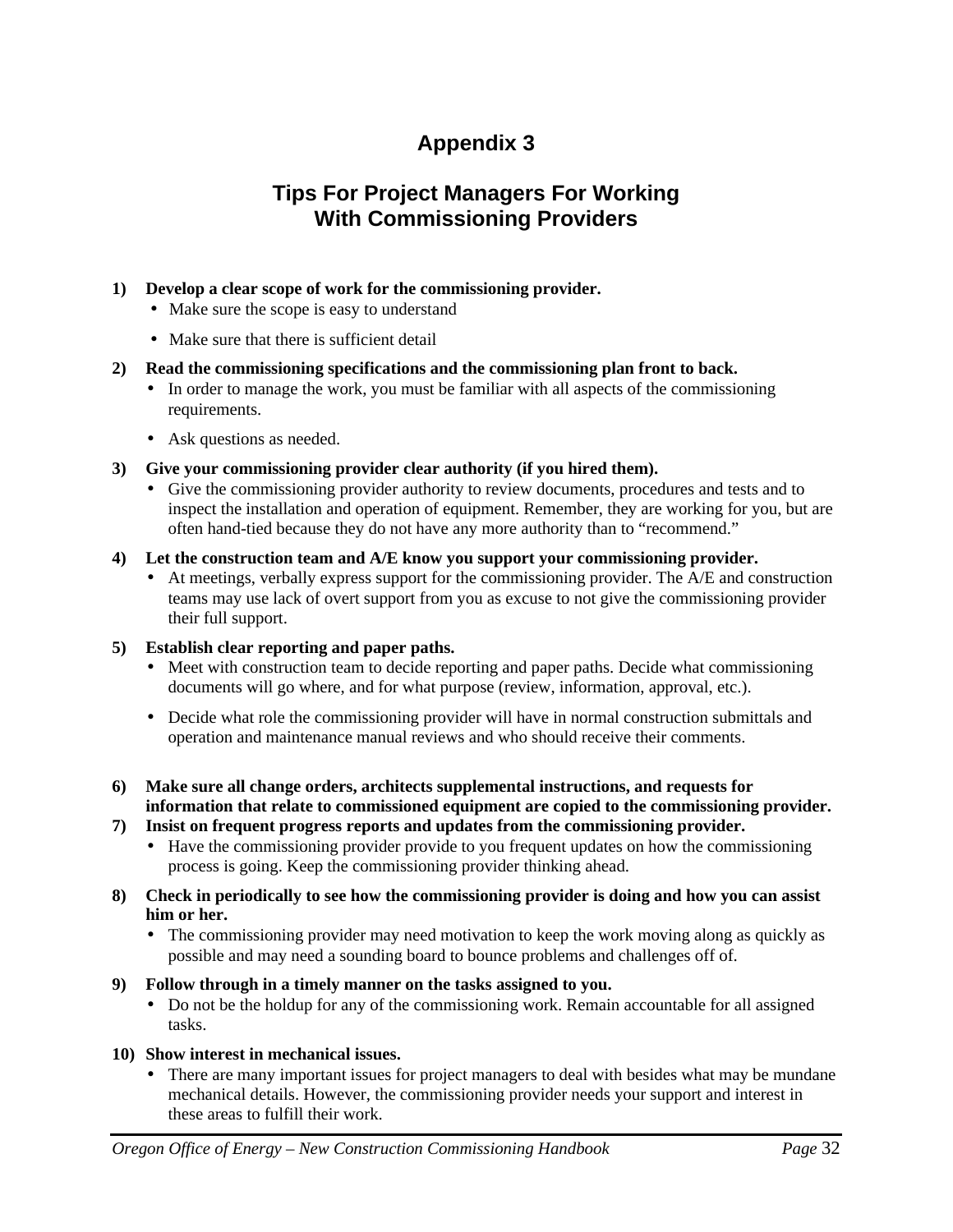- **11) Make sure the commissioning activities are scheduled in advance.**
	- Have the commissioning provider provide an initial schedule with frequent updates and more detail as the project progresses.
	- Make sure the commissioning gets included in the master construction schedule.
- **12) Have the commissioning provider describe the exact format and content of the commissioning records they are keeping and what they'll turn over to you.**
	- Make sure the commissioning provider knows the end format at the beginning of the project and that they show it to you, so there are no surprises.
- **13) Review a sample construction checklist and functional test to get an idea of what the commissioning provider will be providing.**
	- To prevent surprises about what exactly will be provided, have the commissioning provider submit these sample documents early in the project.
- **14) Require the commissioning provider to keep a current deficiency or issues log.**
	- Receive regular updates.
	- Incorporate items from the log into regular project punch lists, as appropriate.
- **15) Develop a clear policy on dealing with identified deficiencies.**
	- Determine when and how deficiencies or issues identified during commissioning will be made known to the A/E and construction team and who will be tracking them and providing feedback to the commissioning provider.
- **16) See that all deficiencies are corrected in a timely manner.**
	- To prevent the project and the commissioning work from being delayed, the project manager must tail the contractors until they correct each deficiency.

#### **17) Schedule or facilitate, regular commissioning meetings.**

- Increase the frequency of the meetings as the project progresses.
- Do not let regular construction topics creep in and control the commissioning agenda items.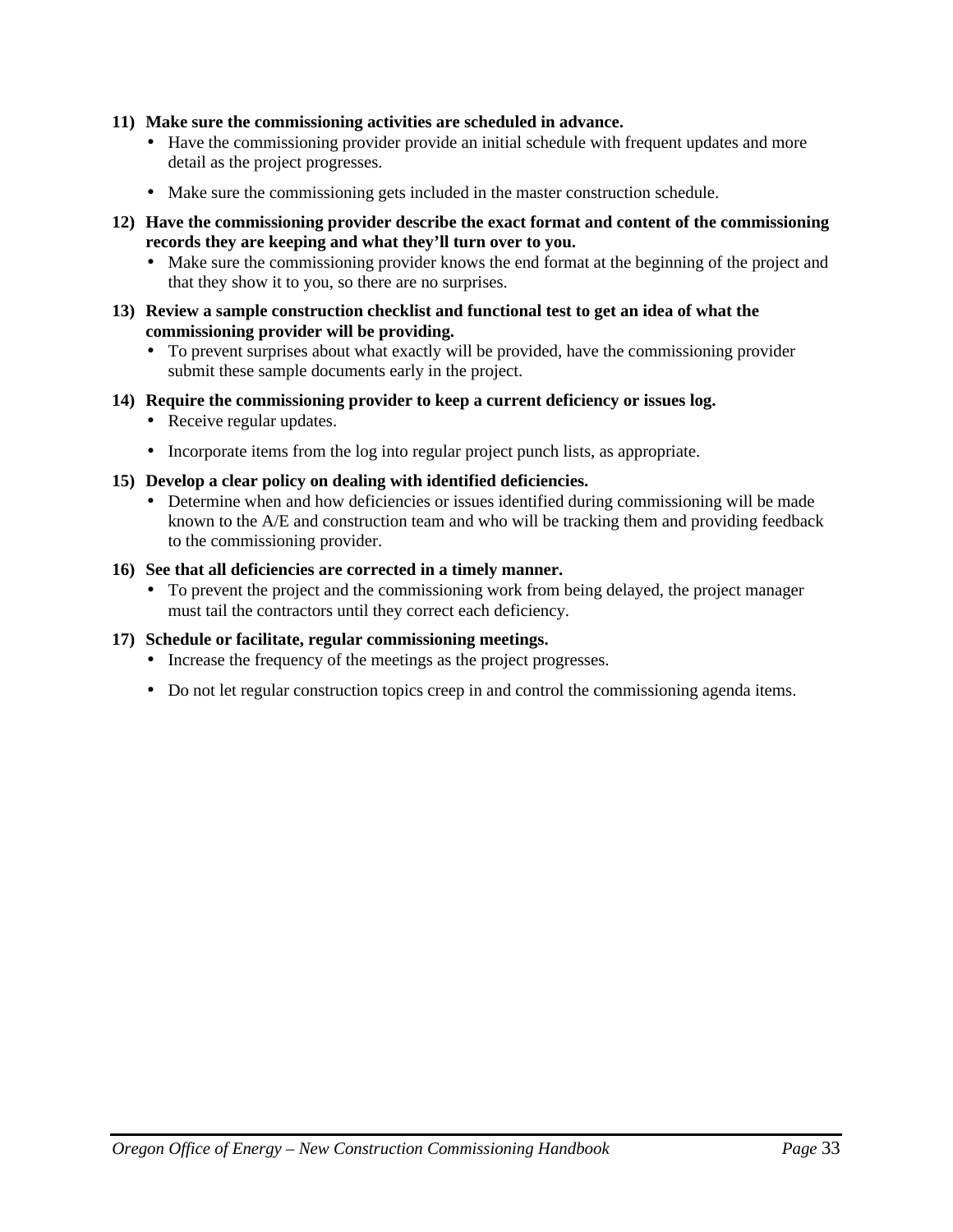# **Appendix 4**

# **Estimating Commissioning Costs**

The following summarizes the latest information on commissioning costs taking into account costing studies PECI has completed in-house reconciling their costing models and experience with Ron Wilkinson's (State of Montana) ASHRAE Journal, February 2000 article. Commissioning costs vary considerably with project size and building type, equipment type, commissioning scope and traveling requirements. Historically, commissioning has focused on HVAC and controls and started during construction. However, the quality control and assurance for more and more systems is being brought under the commissioning umbrella and commissioning is starting more often in the design phase. A few rules of thumb will assist the project manager in planning for commissioning. These costing guidelines must be used with great caution. Understanding what is and is not included in each cost number is critical. The project manager is advised, when possible, to contact a commissioning provider to discuss cost ranges for specific projects before establishing a planning budget.

## *Design Phase Commissioning Costs*

Design phase commissioning may consist of a variety of tasks. At minimum, the process entails the commissioning provider ensuring that the Owner's Project Requirements are clearly documented, that the design team develops a design description and design basis, through an independent design review that the Owner's Project Requirements are met, that the design can be adequately commissioned (ensuring sufficient test ports, monitoring points and control points in the BAS, access panels, etc.) and that commissioning is adequately reflected in the bid documents (by including commissioning language in the project specifications). Technically, the designer's time developing design documentation isn't "commissioning," but as this is rarely done well, if at all, it is included as a commissioning-related cost in this document.

Additional activities may include detailed design review in such areas as indoor environmental quality, maintainability, constructibility, structural, envelope and moisture, energy efficiency, code and policy compliance and sustainability. Rarely would a project warrant a third party taking on all the above tasks. The owner should decide which issues are critical or need special attention from another consultant besides the designer, based on the expertise of the designers of record and the nature of the project.

For a project that includes the minimum tasks listed above and a few of the additional activities listed, the costs for the commissioning provider combined with the additional work of the designers may range from (.1% to .3%) of the total construction cost for a typical office building. Buildings over 100,000 sf. will typically fall near the bottom of the range and buildings less than 100,000 in the top end of the range. More complex building types and larger scopes may cost considerably more. The commissioning provider's costs will roughly be 75%, and the designer's 25% of the total commissioning cost.

#### *Construction Phase Commissioning Costs*

The following numbers cover the commissioning provider's costs for the construction and warranty phases, including submittal review, construction checklist development, construction observation, writing, overseeing and documenting functional tests (initial and seasonal), verifying that staff training and O&M manuals are per specification and conducting a near-warranty-end review. Commissioning of the HVAC system includes all systems, including fire, life, safety and controls. Commissioning of the electrical system includes lighting controls, emergency power and limited connection and grounding checks. It does not include infrared scanning, power quality, switchgear, transformer, or low voltage system testing. Complex systems and critical applications will have higher costs.